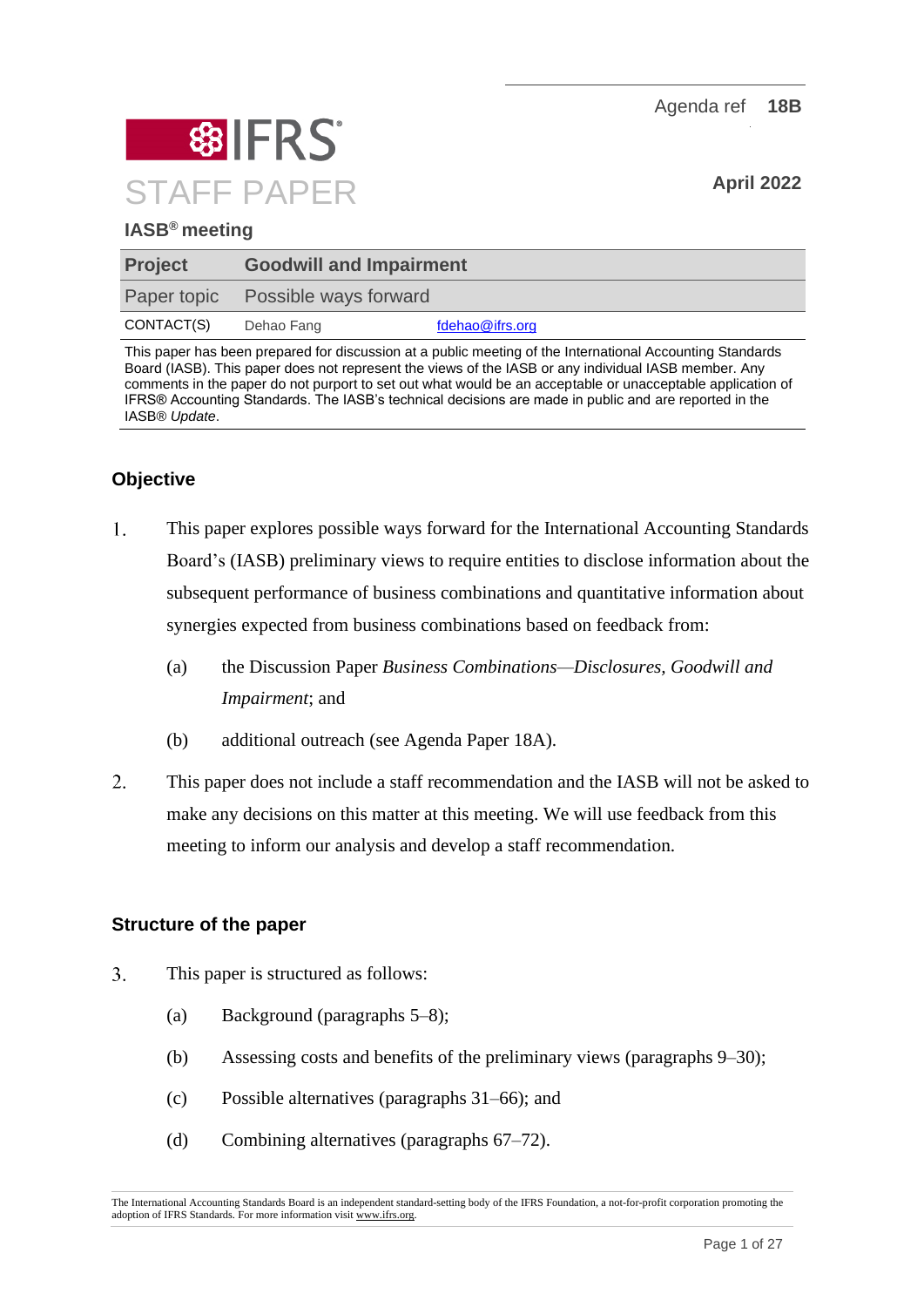$\overline{4}$ . The Appendix contains information about some alternatives we have previously included in staff papers but have not considered further in our analysis.

## **Background**

- <span id="page-1-0"></span>5. The Discussion Paper sets out the IASB's preliminary views on requiring entities to disclose information about the subsequent performance of business combinations and quantitative information about synergies expected from business combinations (paragraphs 9–10 and paragraphs 11–13 of Agenda Paper 18 to this meeting include those preliminary views)<sup>1</sup>. As noted in Agenda Paper 18A to this meeting, feedback on these preliminary views identified four practical concerns:
	- (a) commercial sensitivity—that information could contain sensitive information that, if disclosed, could harm the entity;
	- (b) forward-looking information—that information could contain information about the future that, if disclosed, could increase litigation risk;
	- (c) integration—an entity may not be able to disclose information that is representative of the performance of a business combination if the acquired business is integrated into the entity's existing operations; and
	- (d) auditability—some information that would be required by preliminary views may be costly, or impossible, to audit.
- 6. In September 2021, the IASB asked us to investigate those practical concerns. Agenda Paper 18A to this meeting reports on the additional outreach we performed and the findings of that outreach.
- $7.$ In October 2021 the IASB:
	- (a) tentatively decided that, based on the *Conceptual Framework for Financial Reporting* (*Conceptual Framework*), information can be required in financial

<sup>&</sup>lt;sup>1</sup> References to the 'preliminary views' in this paper refer only to the preliminary views on requiring entities to disclose information about the subsequent performance of business combinations and quantitative information about synergies expected from business combinations and not to other preliminary views that were included in the Discussion Paper.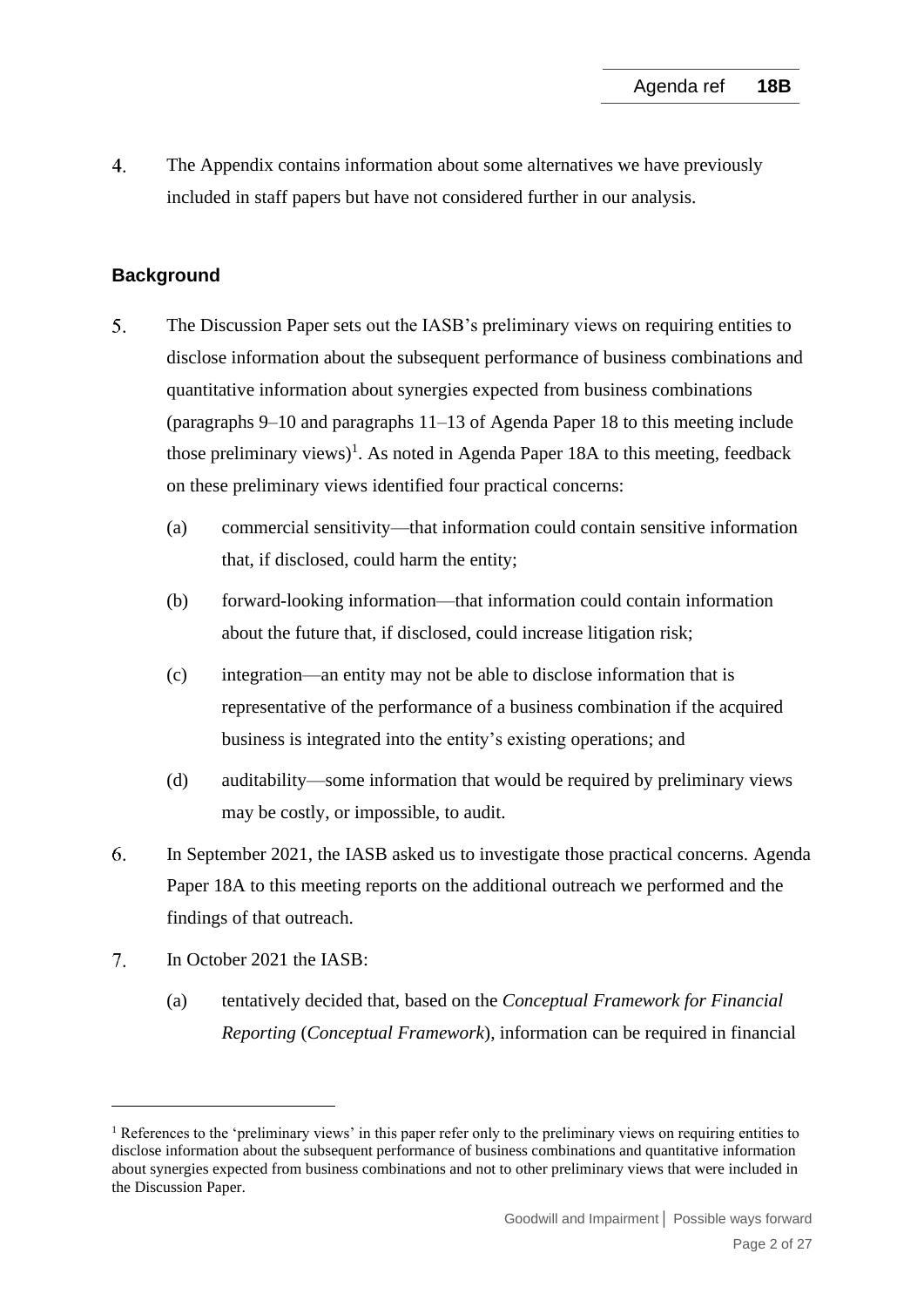statements about the benefits an entity's management expects from a business combination and the extent to which management's objectives are being met.

- (b) discussed possible ways to address or mitigate practical concerns about the preliminary views and noted it would continue redeliberations at future meetings, including whether or not to proceed with some or all of the preliminary views on disclosures as a result of those practical concerns.
- <span id="page-2-0"></span>8. This paper explores possible alternatives the IASB could consider to address those practical concerns.

#### **Assessing costs and benefits of applying the preliminary views**

- <span id="page-2-1"></span> $9<sub>1</sub>$ The *Conceptual Framework* provides a framework for assessing the practical concerns described in paragraph [5.](#page-1-0) In particular, paragraphs 2.39–2.43 of the *Conceptual Framework* describe the cost constraint on useful financial reporting (cost constraint).
- $10.$ Paragraph 2.39 of the *Conceptual Framework* states:

Cost is a pervasive constraint on the information that can be provided by financial reporting. Reporting financial information imposes costs, and it is important that those costs are justified by the benefits of reporting that information. There are several types of costs and benefits to consider.

11. Considering the cost constraint, the IASB should proceed with the preliminary views if the benefits of reporting the information that would be required applying the preliminary views outweigh the costs of reporting that information. If the benefits do not outweigh the costs, the IASB could amend the preliminary views such that the benefits would outweigh the cost—however, if the benefits would not outweigh the costs, even after amending the preliminary views, the IASB should not proceed with standard-setting on this matter.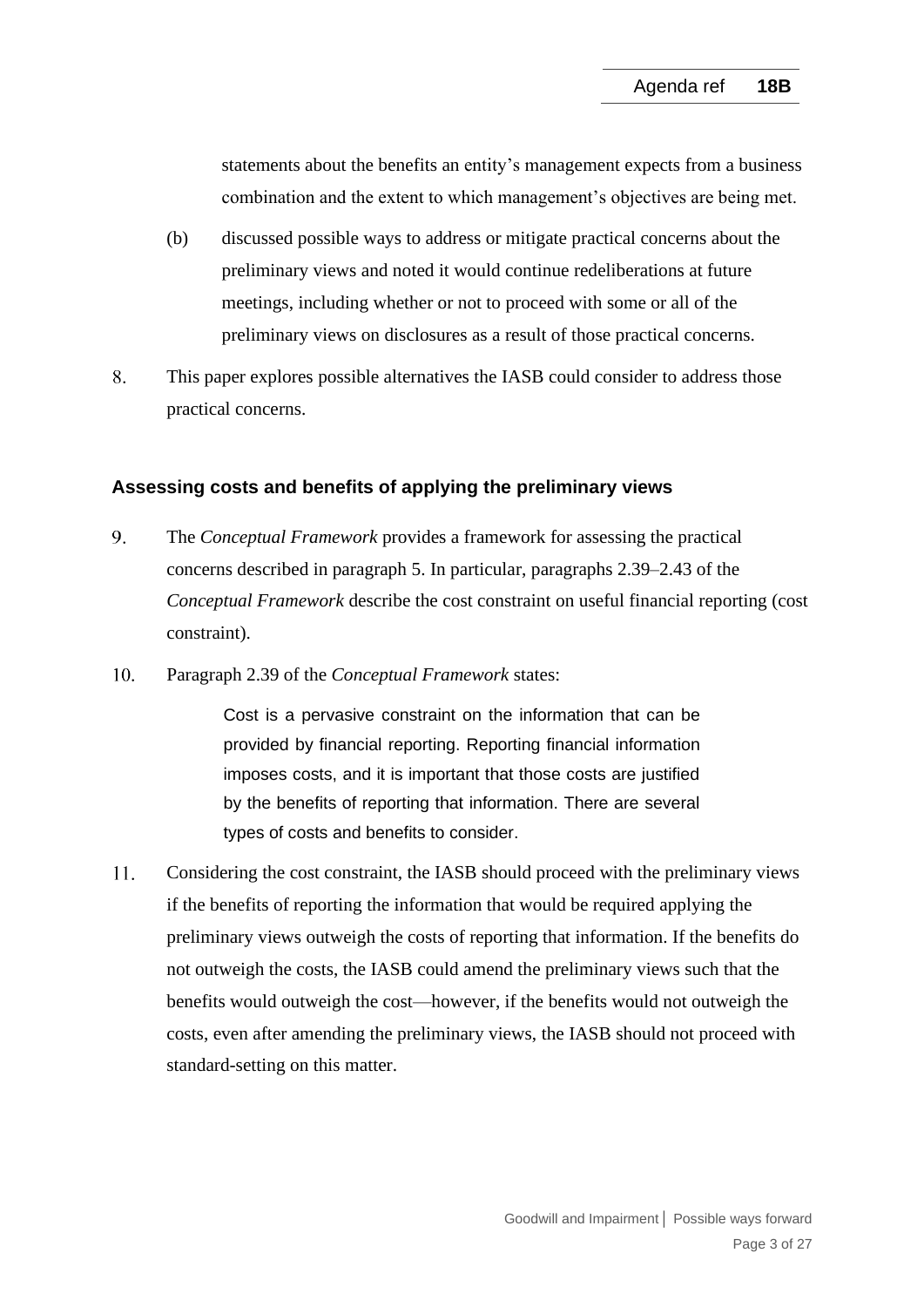#### *Costs*

- <span id="page-3-0"></span> $12.$ As discussed in paragraph [5,](#page-1-0) feedback highlighted four practical concerns about applying the preliminary views. This section considers whether, and if so, how, the IASB should consider those concerns as costs of applying the preliminary views.
- 13. Paragraph 2.40 of the *Conceptual Framework* states that the cost of providing financial information is mainly associated with the 'collection, processing, verification and dissemination of financial information'. Paragraph BC2.73 of *Conceptual Framework* explains that cost is a 'characteristic of the process used to provide financial information'.
- $14<sub>1</sub>$ In our view, the costs referred to in the *Conceptual Framework* are direct costs of the process used to provide financial information—we think concerns about integration and auditability would be considered as part of the cost constraint:
	- (a) *integration:* integrating an acquired business with an entity's existing operations could make the collection and processing of the information needed more difficult and costly.
	- (b) *auditability:* concerns about the information that would be required applying the preliminary views being costly or impossible to audit relate to the cost of verifying (auditing) and disseminating that information.
- $15.$ We think the *Conceptual Framework* description of 'costs incurred to provide and use' information does not encompass possible economic consequences that could arise from the concerns about disclosing commercially sensitive information or additional litigation risks arising from disclosing forward-looking information. However, we think those concerns cannot be ignored. We think they are 'specific economic effects' of applying the preliminary views which the IASB should consider when developing new requirements. Paragraph 3.80 of the IFRS Foundation's Due [Process Handbook](https://www.ifrs.org/content/dam/ifrs/about-us/legal-and-governance/constitution-docs/due-process-handbook-2020.pdf) states:

IFRS Standards specify requirements for entities to provide high-quality, transparent and comparable financial information that can enhance financial stability in the global economy. The Board has regard to the effects on financial stability when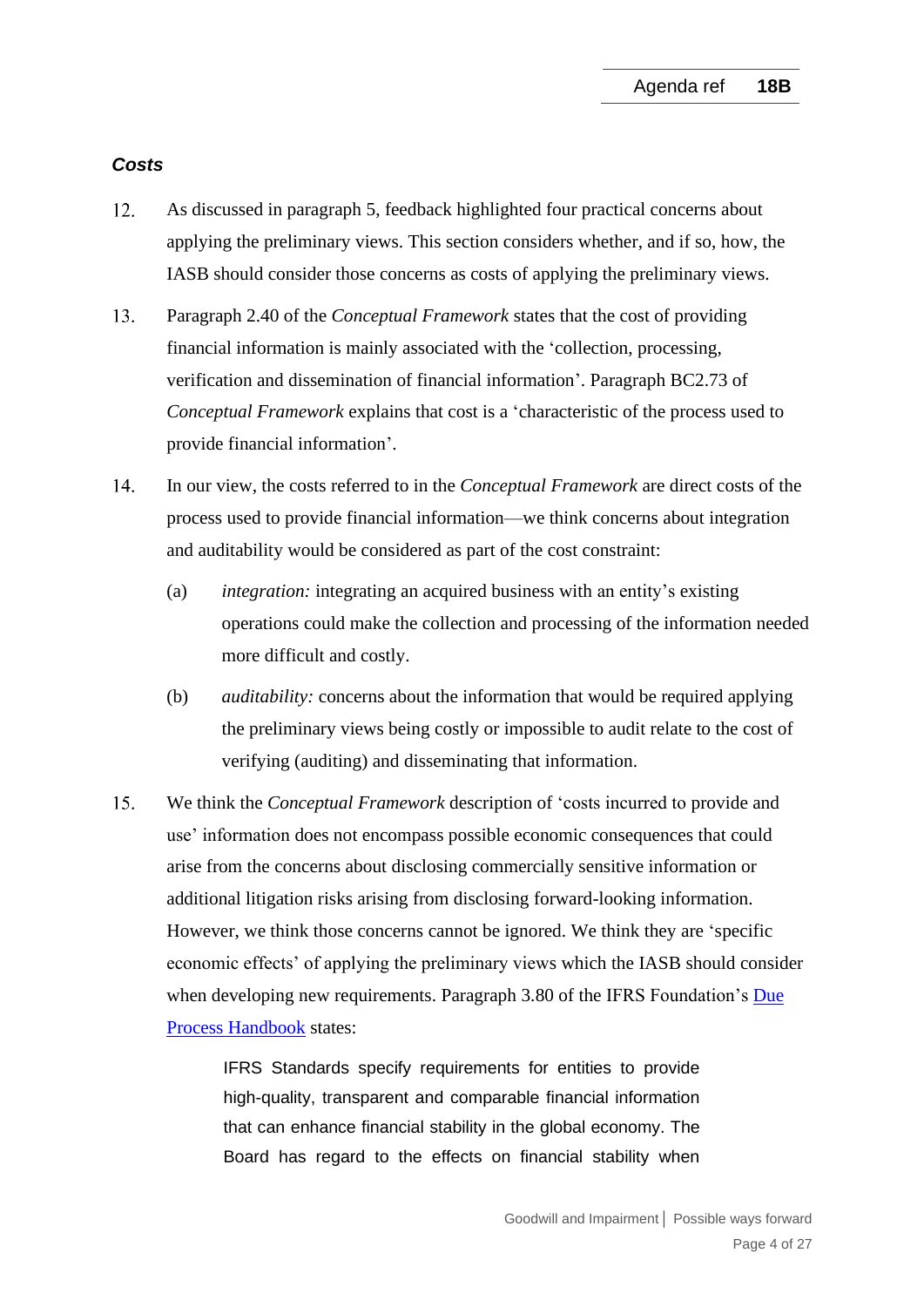assessing the effects of new financial reporting requirements to the extent appropriate and when relevant. For example, in explaining to a broad stakeholder audience the expected benefits of a new Standard, the Board may consider it useful to explain the link between increased transparency in financial reporting and a potential positive effect on financial stability. The introduction by an IFRS Standard of a current value measurement basis could, for instance, be a circumstance in which the Board concludes such explanation is appropriate and relevant. In addition, while it is generally impossible to quantitively assess the possible broader economic consequences of new financial reporting requirements, the Board may assess specific economic effects when relevant. The Board is not required to make a formal quantitative assessment of the overall effect of a new or amended IFRS Standard. Initial and ongoing costs and benefits are likely to affect different parties in different ways.

- <span id="page-4-0"></span> $16.$ Accordingly, when assessing the costs of the preliminary views, we think the IASB should consider the costs of applying the preliminary views to include all the practical concerns noted in paragraph [5,](#page-1-0) as either:
	- (a) Practical costs—the cost of collection, processing, verification and dissemination of financial information, including costs arising from practical concerns about integration and auditability.
	- (b) Specific economic effects—including potential consequences that may arise from disclosing commercially sensitive information and from additional litigation risk entities might be subject to as a result of disclosing information required by the preliminary views.

## *Benefits*

<span id="page-4-1"></span>17. Paragraph 1.2 of the *Conceptual Framework* describes how general-purpose financial reporting could provide useful information to users of financial statements (users). It states: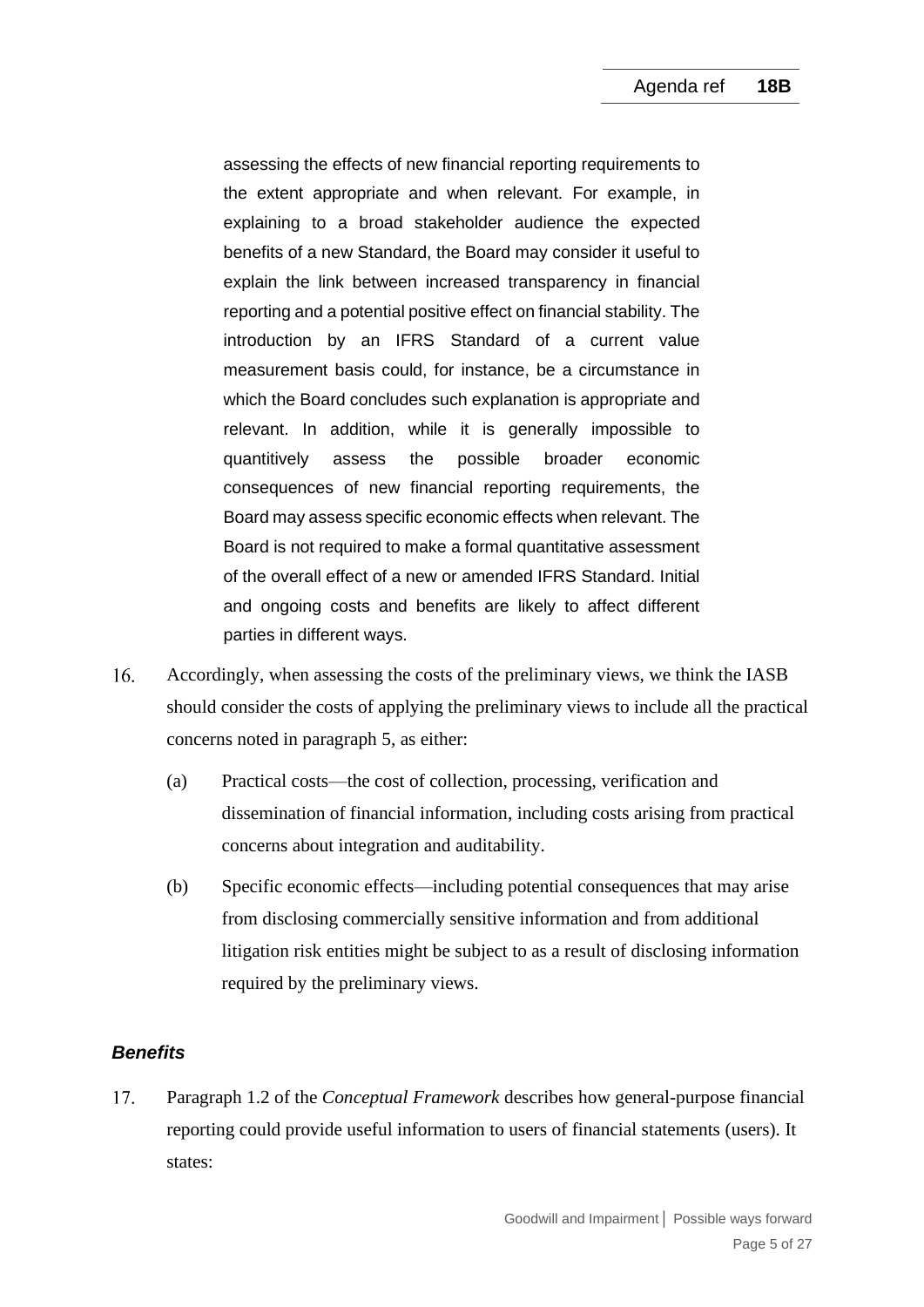The objective of general purpose financial reporting is to provide financial information about the reporting entity that is useful to existing and potential investors, lenders and other creditors in making decisions relating to providing resources to the entity.

- 18. The [Post-implementation Review](https://www.ifrs.org/content/dam/ifrs/project/pir-ifrs-3/published-documents/pir-ifrs-3-report-feedback-statement.pdf) (PIR) of IFRS 3 identified that users need better information about the subsequent performance of the acquiree. The Discussion Paper sets out the IASB's preliminary views responding to that feedback.
- 19. Subsequent outreach confirmed users' needs:
	- (a) many respondents to the Discussion Paper, including almost all users, agreed that an entity should disclose information about the subsequent performance of business combinations (see [Agenda Paper 18C](https://www.ifrs.org/content/dam/ifrs/meetings/2021/april/iasb/ap18c-goodwill-and-impairment-subsequent-performance-of-acquisitions.pdf) and [Agenda Paper 18D](https://www.ifrs.org/content/dam/ifrs/meetings/2021/april/iasb/ap18d-goodwill-and-impairment-other-disclosure.pdf) to the IASB's April 2021 meeting). Many preparers also said they understand why users need this information.
	- (b) in our additional outreach, most users said the information illustrated in the staff examples is needed for their analysis (see Agenda Paper 18A to this meeting).
- 20. Users said they need the information that would be disclosed applying the preliminary views to help them assess management's stewardship of the entity's economic resources. In particular, that information would help users assess management's ability to identify a business to acquire, negotiate an appropriate price to acquire that business and execute plans for that acquired business' performance.
- <span id="page-5-0"></span>21. Academic evidence suggests some of the benefits to users are passed on to entities. For example, Leuz and Verrecchia  $(2000)^2$  documented that the entities' commitment to higher levels of disclosure was associated with lower cost of capital, proxied by lower bid-ask spreads and higher share turnover.

<sup>2</sup> Leuz, C. and Verrecchia, R. E. (2000), 'The Economic Consequences of Increased Disclosure', *Journal of Accounting Research*, 38.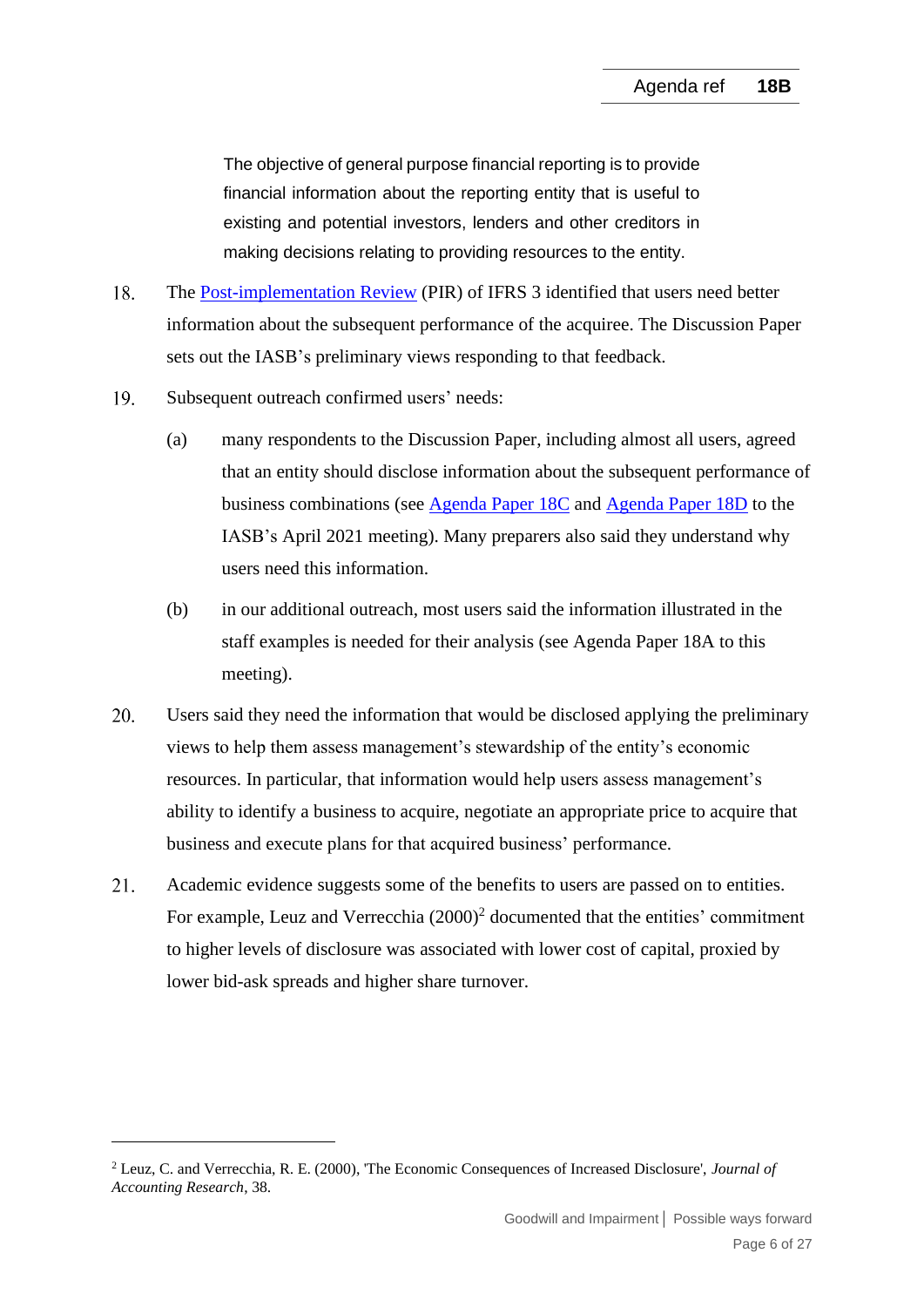#### *Should the IASB proceed with the preliminary views?*

- 22. The IASB should consider the costs (paragraphs [12–](#page-3-0)[16\)](#page-4-0) and benefits (paragraphs [17–](#page-4-1) [21\)](#page-5-0) of applying the preliminary views in determining whether to proceed with those preliminary views. The IASB could:
	- (a) proceed with the preliminary views (paragraphs  $24-27$ );
	- (b) not require entities to disclose information similar to that described in the preliminary views (paragraphs [28–](#page-8-1)[29\)](#page-9-0); or
	- (c) proceed with an amended version of the preliminary views (paragraph [30\)](#page-10-0).
- 23. This section sets out our initial views on the costs and benefits of the different options and what feedback and arguments might support each option. As noted earlier in the paper, we are not recommending any one of these options at this stage.

#### *Proceed with preliminary views*

- <span id="page-6-0"></span>24. The IASB may decide to proceed with the preliminary views if it concludes that the benefits of applying the preliminary views outweigh the costs. This may be the case if the IASB is satisfied that:
	- (a) the information that an entity would be required to disclose applying the preliminary views has significant benefits. As discussed in paragraphs [17–](#page-4-1)[21,](#page-5-0) most users said they need that information. Requiring entities to disclose that information would be in line with the mission of the IFRS Foundation to 'bring transparency, accountability and efficiency to financial markets around the world'. In particular:
		- (i) users do not consistently get information that allows them to assess the subsequent performance of business combinations.
		- (ii) business combinations represent a significant investment (for example paragraph IN1 of the Discussion Paper notes that in 2019 there was in excess of \$4 trillion of deals announced) and generally tend to be higher risk than other types of investment (paragraph 3.60 of the Discussion Paper highlights that a significant proportion of business combinations fail to meet their objectives).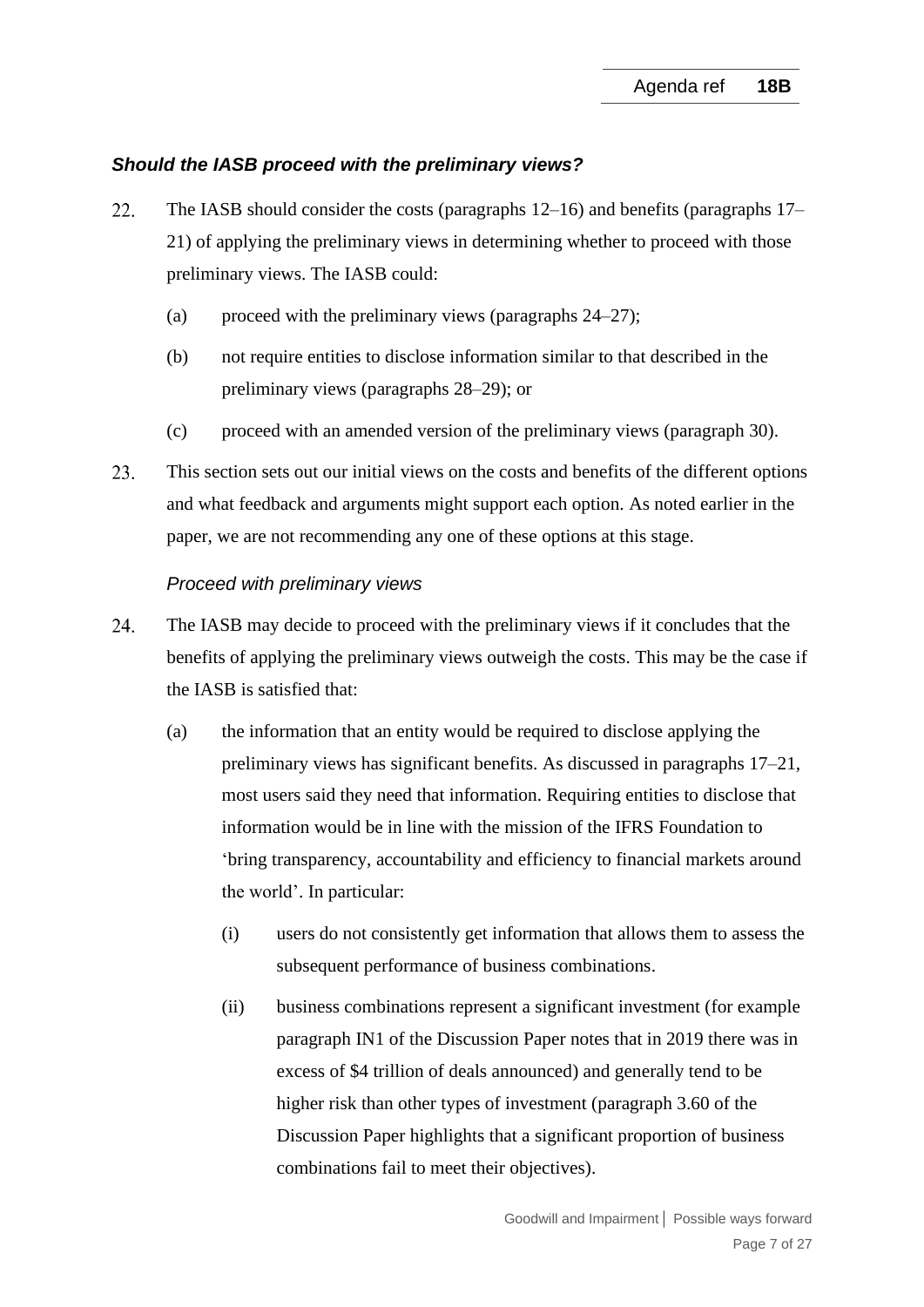- (iii) users said this information is needed for stewardship purposes, in particular, to hold management to account for those significant and risky investment decisions.
- (b) the costs of disclosing the information are not significant enough to outweigh the benefits because:
	- (i) the information is available internally (the preliminary views are based on information available to an entity's Chief Operating Decision Maker (CODM)). Therefore, there may not be significant additional cost in preparing the information.
	- (ii) although some preparers continue to have concerns about the information being commercially sensitive, some other preparers do not have that concern. However, most of these other preparers would likely not disclose that information without being required to do so.
	- (iii) many participants other than preparers said concerns about additional litigation risk arising from disclosing forward-looking information in financial statements should not, in their view, prevent the IASB from requiring entities to disclose that information.
	- (iv) most auditors said, in their view, the information is auditable, albeit potentially with some extra cost. Some users said the information should be audited, therefore indicating that the benefit users could obtain from disclosing the information in audited financial statements would outweigh any additional audit costs.
- $25<sub>1</sub>$ The IASB assesses the costs and benefits of amending IFRS Accounting Standards on a case-by-case basis. Sometimes, although acknowledging preparers' concerns, the IASB has concluded that the benefits outweigh the costs and required entities to disclose information in financial statements. For example, the IASB required entities to disclose information about:
	- (a) revenue contribution by major customers (paragraph 34 of IFRS 8 *Operating Segments*), which some stakeholders said might be commercially sensitive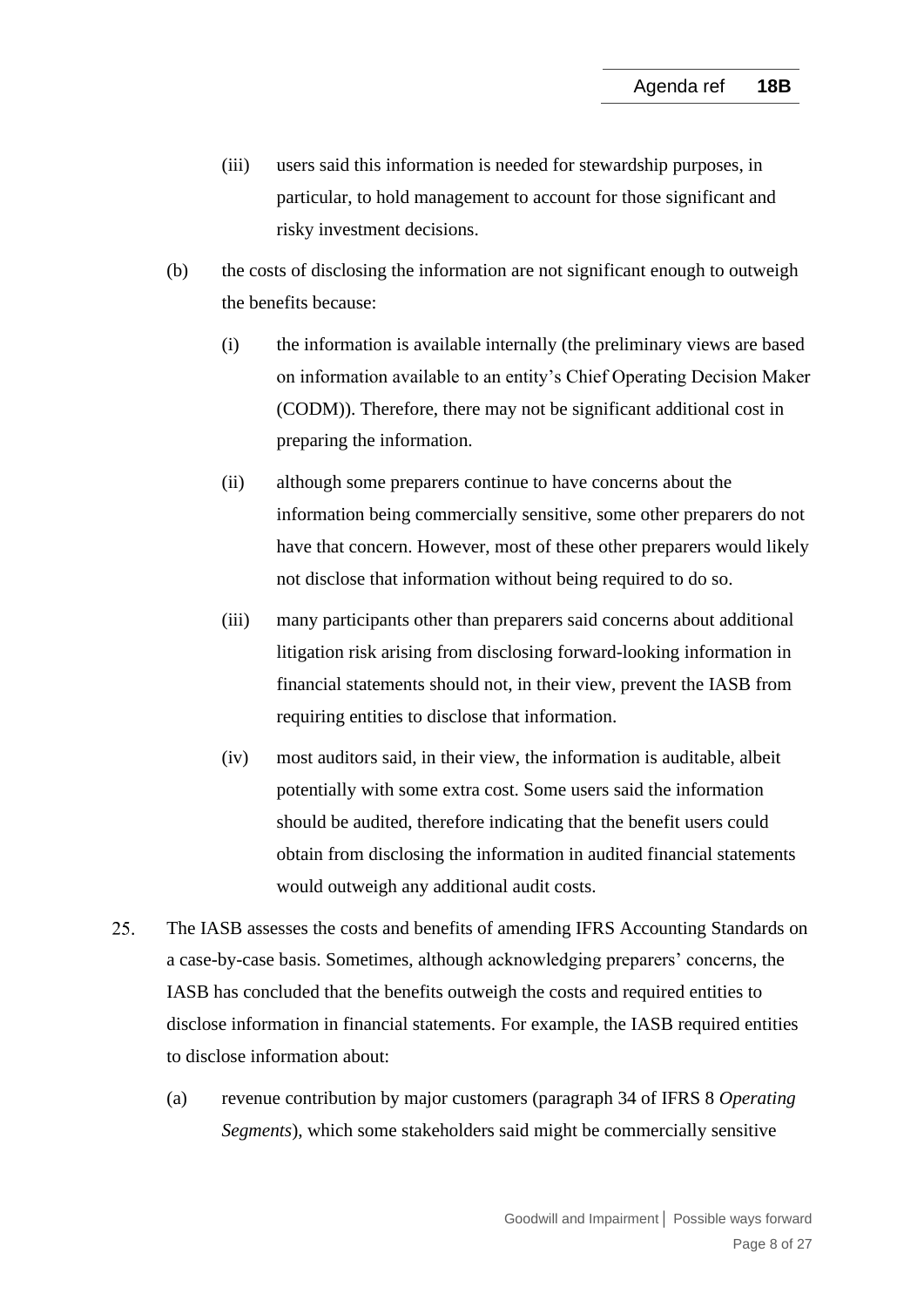because the information could give key customers an upper hand in negotiations with the entity (paragraphs BC109–BC111 of IFRS 8);

- (b) information about remaining performance obligations in customer contracts (paragraph 120 of IFRS 15 *Revenue from Contracts with Customers*) which some stakeholders said could be forward-looking (paragraphs BC348–BC351 of IFRS 15); and
- (c) information about nature and extent of risks arising from financial instruments (IFRS 7 *Financial Instruments: Disclosures*) which some stakeholders said:
	- (i) could be difficult and costly to audit (paragraph BC43 of IFRS 7); and
	- (ii) would be better located in management commentary rather than financial statements because of the nature of that information (paragraph BC45 of IFRS 7).
- 26. If the IASB concludes the benefits outweigh the costs and decides to proceed with the preliminary views, the IASB could still take steps to clarify the preliminary views which could mitigate some of the practical concerns. For example, the IASB could develop:
	- (a) examples illustrating the application of the requirements and the level of detail at which the required information should be disclosed.
	- (b) application guidance clarifying that entities may disclose a range rather than a point estimate for targets.
- <span id="page-8-0"></span>27. Some participants in our additional outreach said such clarifications could help mitigate some concerns about the information being commercially sensitive, forwardlooking and difficult to audit.

# *Not require entities to disclose information similar to that described in the preliminary views*

<span id="page-8-1"></span>28. The IASB could conclude that despite the benefits of disclosing the information that would be required applying the preliminary views, the costs of disclosing that information outweigh those benefits. Accordingly, the IASB could decide to not proceed with the preliminary views and not require disclosure of information about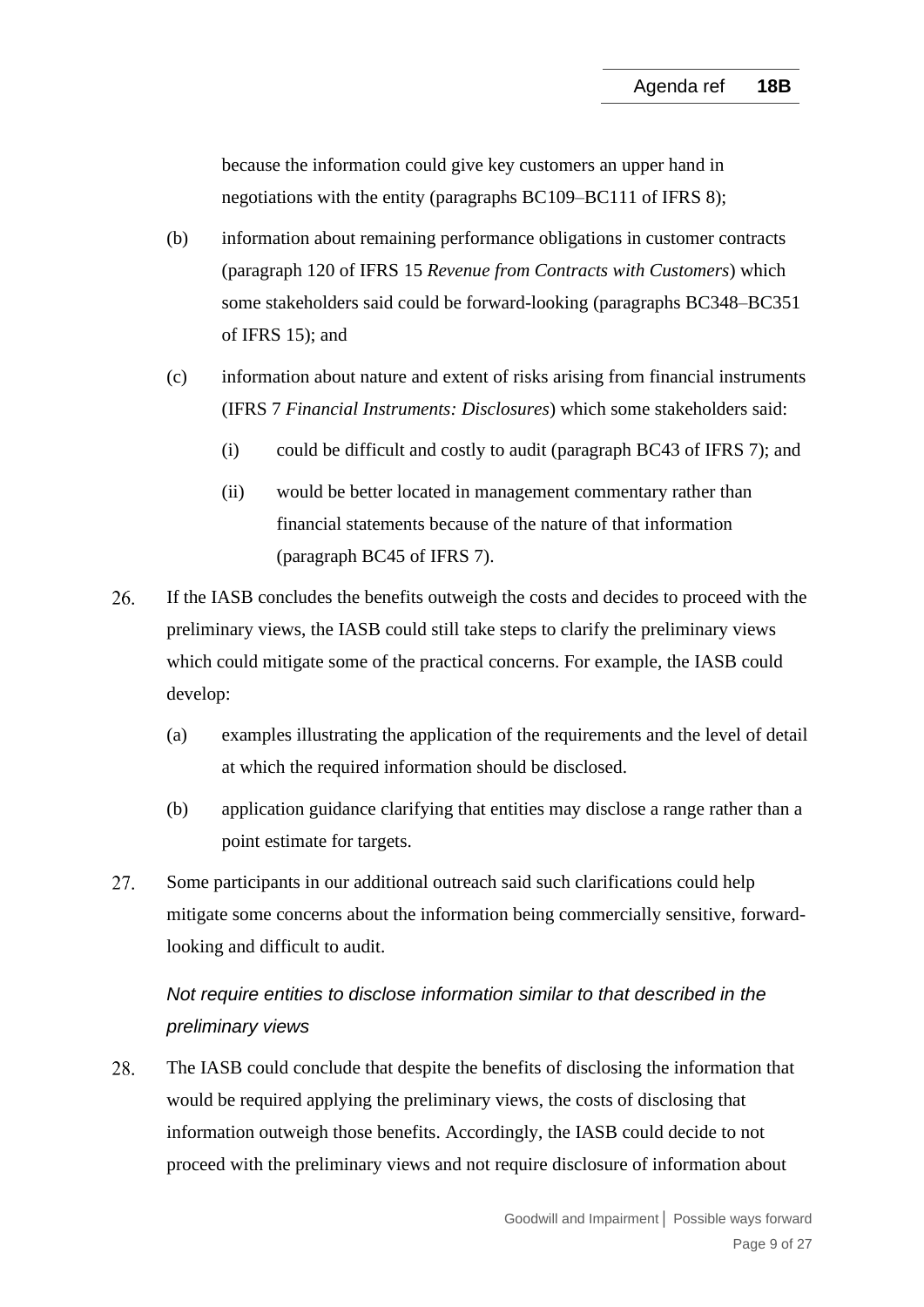the subsequent performance of business combinations and quantitative information about expected synergies because:

- (a) a few preparers said, in their view, the information illustrated in the staff examples would not be useful. In addition a few users said they doubted whether the information disclosed by entities would be useful and that they already receive some information about management's expectations for a business combination outside financial statements.
- (b) the IASB heard about the practical concerns from many preparers. Therefore, one specific practical concern, or a combination of them could indicate there are significant costs associated with the preliminary views. For example:
	- (i) disclosing commercially sensitive information could potentially restrict an entity's ability to meet its objectives for a business combination and thereby be detrimental to users. This cost could be so significant that it would outweigh any benefit users might receive from that information.
	- (ii) although the benefits of 'safe harbour' protections when disclosing forward-looking information outside financial statements are limited to specific jurisdictions, the effect of those protections highlights that the costs of disclosing that information in financial statements would outweigh the benefits for at least those jurisdictions<sup>3</sup>.
- <span id="page-9-0"></span>29. Not requiring entities to disclose information similar to that described in the preliminary views would mean not responding to feedback from the PIR of IFRS 3 suggesting users need better information about business combinations. However, even if the IASB decides not to continue with the preliminary views it could include some requirements in IFRS Practice Statement 1 *Management Commentary*. However, not all entities applying IFRS Accounting Standards are required to, or choose to, apply the Practice Statement. Therefore, this approach may not provide users with better

<sup>&</sup>lt;sup>3</sup> We understand that some jurisdictions have statutory 'safe harbour' provisions that protect entities from litigation risks that may arise from forward-looking statements. Generally, entities would need to include those forward-looking statements, accompanied with cautionary statements, in management commentary in order to benefit from such 'safe harbour' provisions.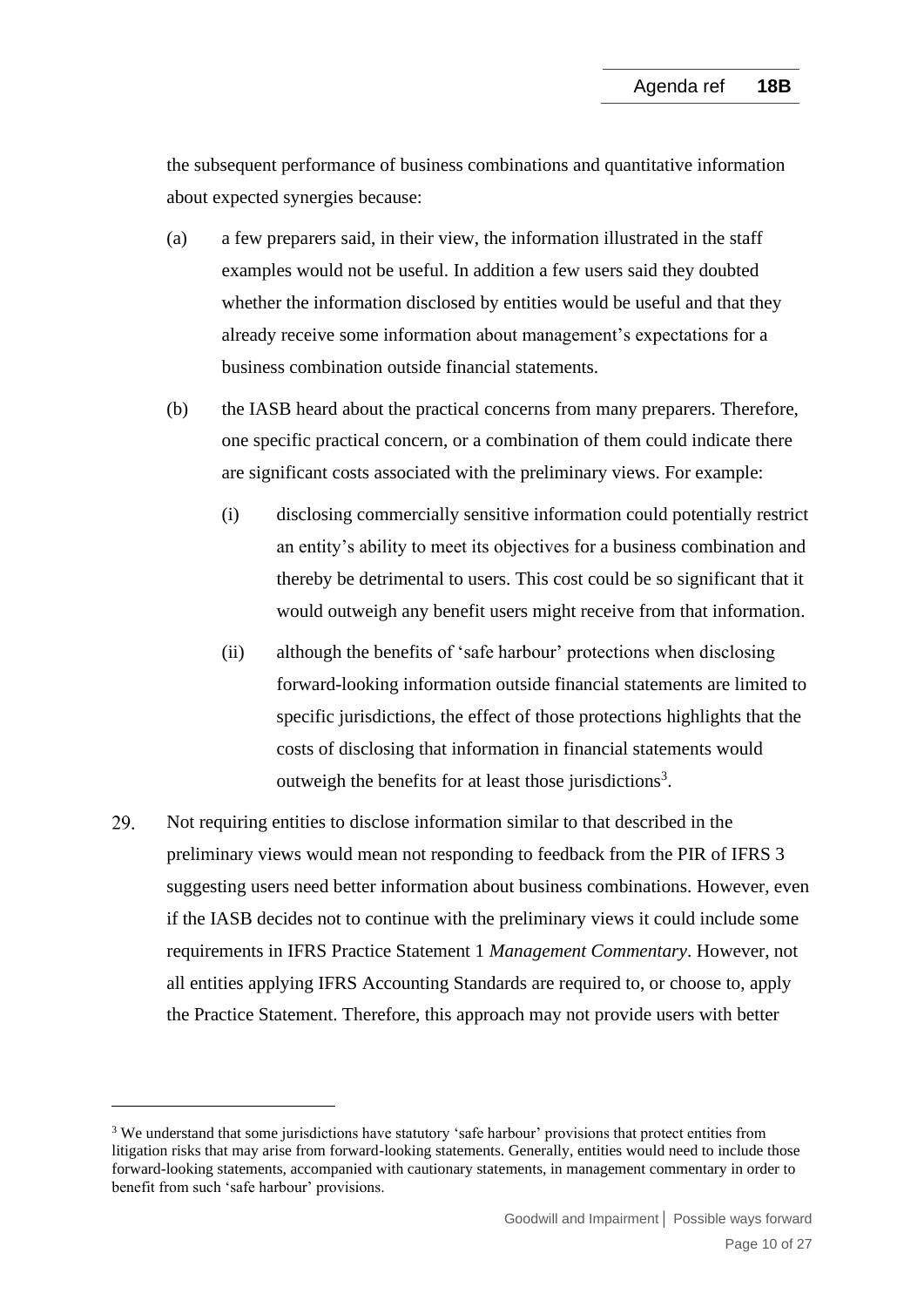information unless those requirements are also included in local regulatory requirements.

#### *Amend preliminary views*

- <span id="page-10-0"></span> $30<sub>1</sub>$ The IASB could also conclude that there are significant benefits of disclosing the information that would be required by the preliminary views. However, the IASB could conclude that feedback, particularly from preparers, demonstrates there are significant potential costs that cannot be ignored. Therefore, the IASB could amend the preliminary views to better balance the costs and benefits of disclosing this information. Paragraphs [31–](#page-10-1)[65](#page-19-0) discuss possible ways in which the IASB could amend the preliminary views to:
	- (a) continue to meet the project's overall objective—improving the information entities provide to users, at a reasonable cost, about the business combinations that those entities make; and
	- (b) better balance the cost and benefit of any requirements.

## **Possible alternatives**

- <span id="page-10-1"></span> $31.$ We acknowledge the practical concerns raised and consider whether, how and to what extent the alternatives discussed within this section could mitigate those concerns.
- <span id="page-10-2"></span>32. As explained in paragraph 2.36 of the Discussion Paper, the preliminary views would require an entity to disclose information about the subsequent performance of a business combination that is monitored by the Chief Operating Decision Maker (CODM) for business combinations monitored by the CODM. The IASB's view was that such an approach would help focus on the 'most important information for the most important business combinations' (paragraph 2.38 of the Discussion Paper). As explained in paragraphs [24](#page-6-0)[–27,](#page-8-0) the IASB could decide to proceed with the preliminary views and therefore continue to use the CODM as described in the preliminary views.
- 33. In developing possible alternatives, we have put aside the use of an entity's CODM to identify (a) the business combinations for which an entity would disclose information,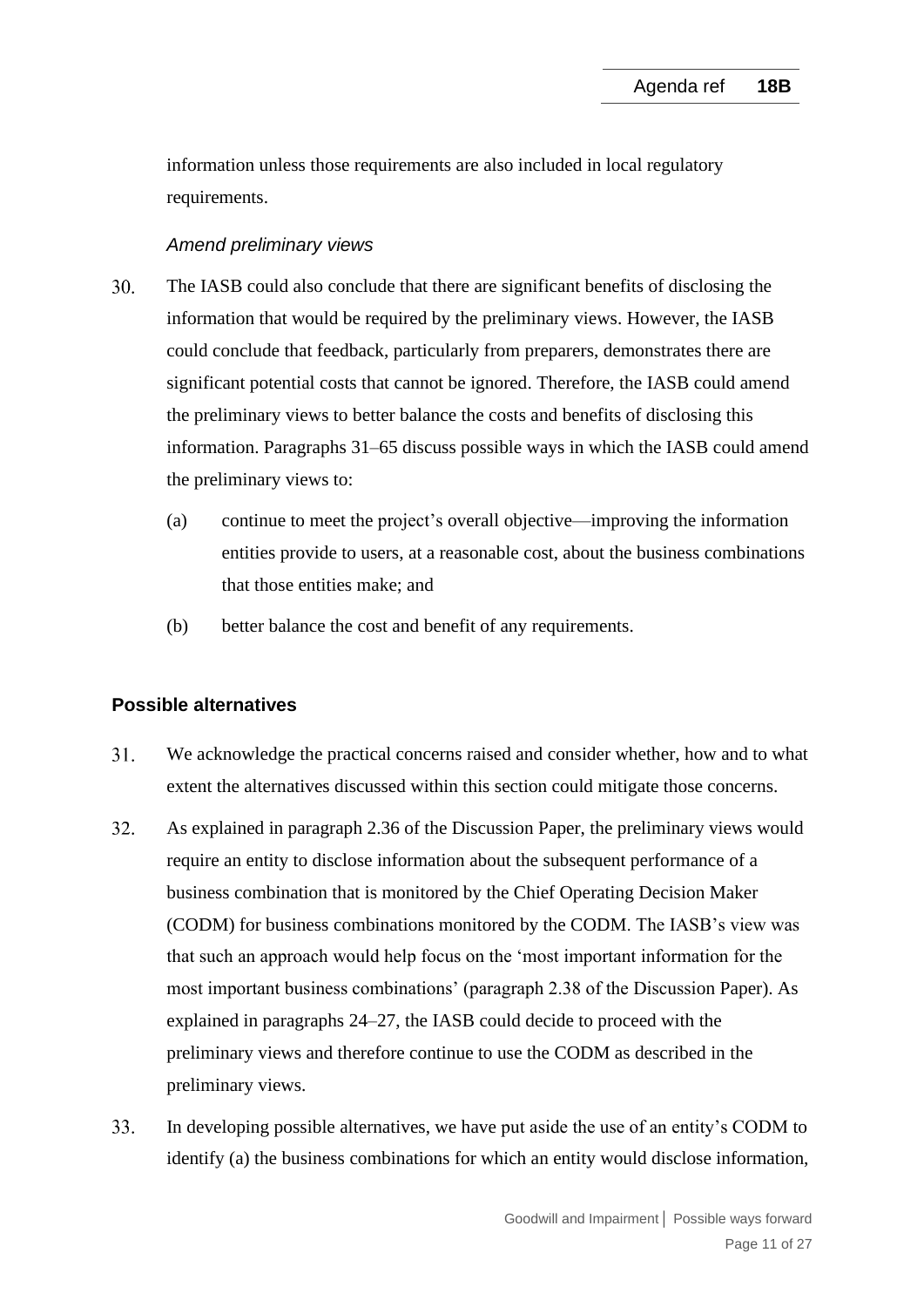and (b) the information an entity would disclose. Some of the alternatives discussed below would require an entity to disclose information reviewed by management. If the IASB decides to pursue such an alternative, we will provide the IASB with further analysis as to how to define management in the context of identifying that information at a later stage, including considering the use of an entity's CODM to define management.

- <span id="page-11-1"></span>34. In developing alternatives, there are two variables that can be adjusted to better balance the costs and benefits of any proposed requirements:
	- (a) the population of business combinations for which information would be disclosed, for example by requiring disclosure of information about only 'significant' business combinations (paragraphs [35](#page-11-0)[–43\)](#page-13-0).
	- (b) the amount of information required to be disclosed. This could include for example:
		- (i) a comply or explain model (paragraphs [44](#page-14-0)[–51\)](#page-16-0);
		- (ii) requiring only qualitative information in the year of acquisition rather than quantitative information (paragraphs [52–](#page-16-1)[59\)](#page-18-0);
		- (iii) specifying metrics an entity would disclose (paragraphs [60](#page-18-1)[–65\)](#page-19-0).

# *Disclosing information about only 'significant' business combinations*

<span id="page-11-0"></span>35. The IASB could require disclosure about the subsequent performance of business combinations and quantitative information about expected synergies for only 'significant' business combinations rather than for all 'material' business combinations<sup>4</sup>. This would follow an approach similar to that in the Discussion Paper (see paragraph [32\)](#page-10-2) but would use a different method for identifying the 'significant' business combinations.

<sup>4</sup> Paragraph B64 of IFRS does not specify a particular population of business combinations to which it applies. However, paragraph B65of IFRS 3 includes specific disclosure requirements that apply to 'individually immaterial business combinations occurring during the reporting period that are material collectively'. In the rest of this paper, we refer to 'material business combinations' as those that are not 'individually immaterial'.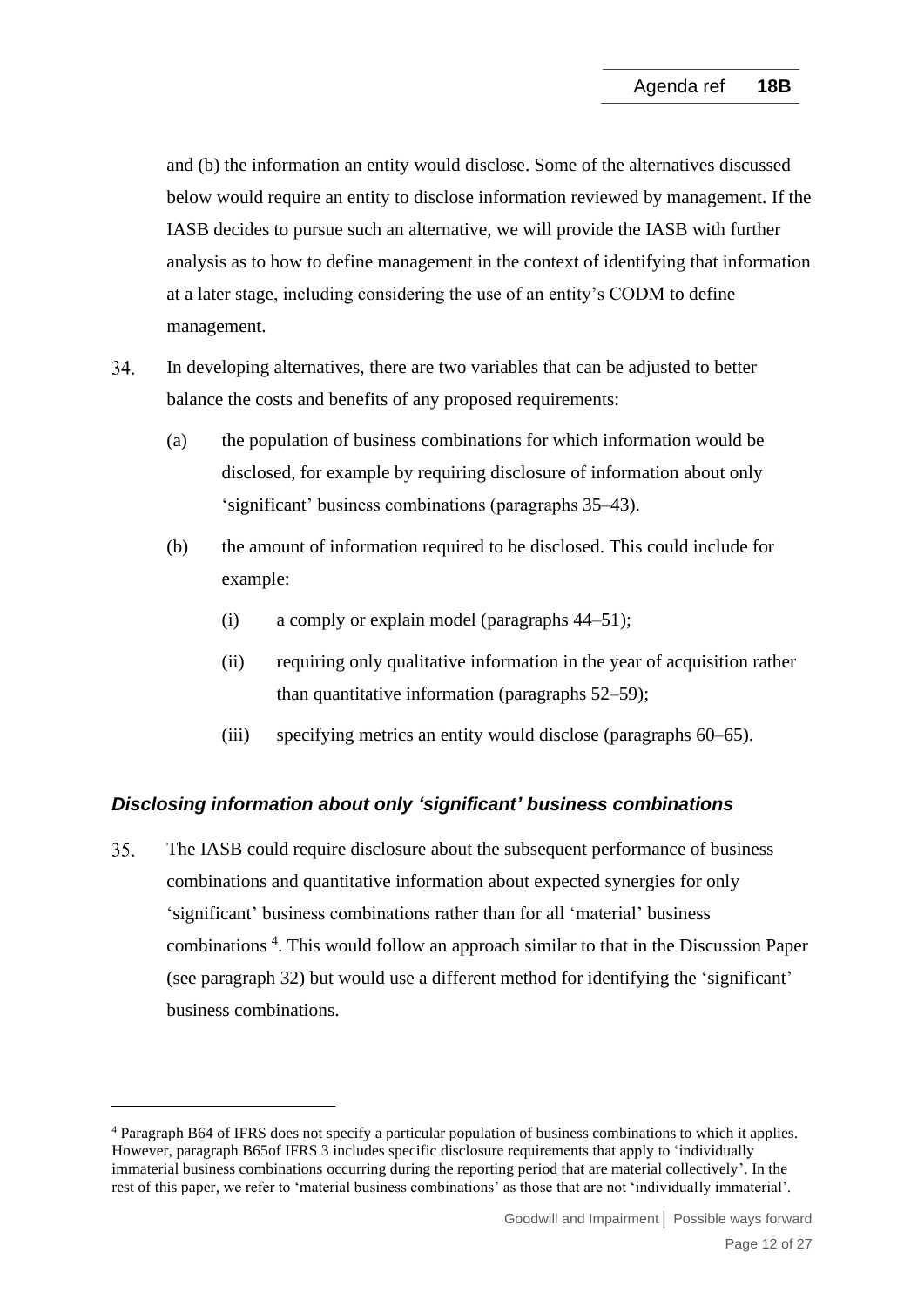- <span id="page-12-1"></span> $36.$ Requiring disclosure of information for only 'significant' business combinations could help address preparers' concerns. For example, a few preparers we spoke to in outreach said the information that would be disclosed applying the preliminary views is commercially sensitive but nonetheless disclosed similar information outside financial statements for particular business combinations. Those preparers explained that there are some business combinations that are so 'significant' that information needs to be disclosed to users. In other words, for those preparers, the benefits of disclosing information for those 'significant' business combinations outweigh the costs of doing so.
- 37. The IASB could use a similar argument in pursuing this alternative. However, in this alternative the IASB would specify what constitutes a 'significant' business combination. This would limit an entity's ability to decide which business combinations are of such importance that the benefits of disclosing information similar to that required applying the preliminary views outweigh the costs of doing so. A similar rationale would also apply to concerns about additional litigation risk arising from disclosing forward-looking information—that the benefits of disclosing information for those business combinations outweighs the cost of any additional litigation risk.
- <span id="page-12-0"></span>38. Requiring information to be disclosed for only 'significant' business combinations, could also address concerns about integration (and the associated concern about auditing integrated metrics). The preliminary views seek to provide better information to help users assess the performance of a business combination but the Discussion Paper notes that management might use information about a combined business to understand how a business combination is performing. When an entity undertakes a 'significant' business combination, the effect of the business combination on the combined business' performance is likely to be more obvious. Information about the financial performance of such a business combination is also more likely to be reviewed by management, and therefore be more readily available.
- 39. As paragraph 2.33 of the Discussion Paper notes, some stakeholders expressed concerns about disclosing information about the subsequent performance of business combinations for all 'material' business combinations. They said the volume of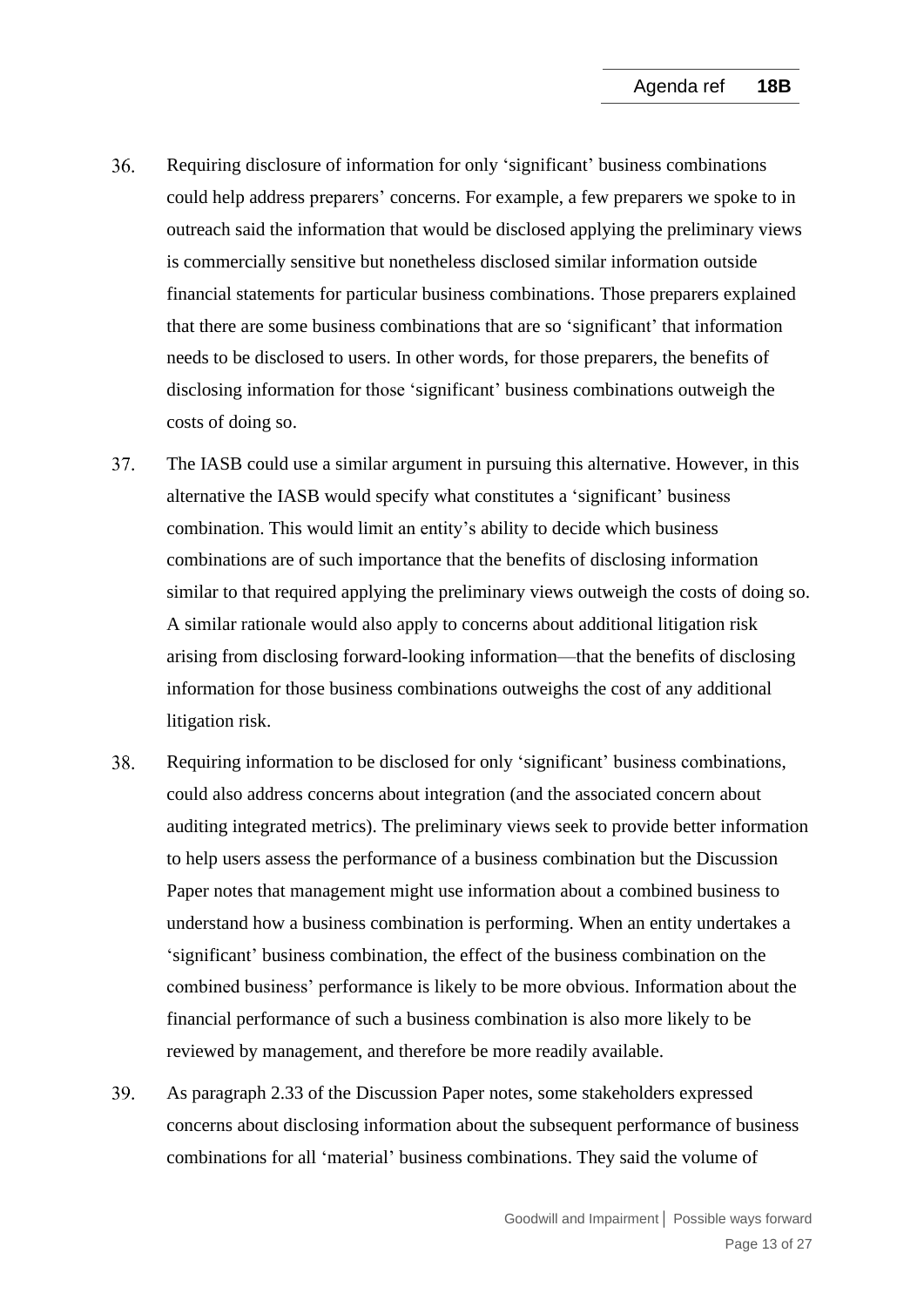disclosures could be onerous, particularly for entities that undertake many business combinations. Focusing on 'significant' business combinations would help respond to this concern by reducing the population of business combinations an entity would disclose information about compared to requiring information to be disclosed for all 'material' business combinations.

- $40<sub>1</sub>$ There is precedent for identifying specific transactions that are more 'significant' to which additional requirements apply. For example, IFRS 5 *Non-current Assets Held for Sale and Discontinued Operations* defines discontinued operations as a subset of disposals and has specific presentation and disclosure requirements which apply to those discontinued operations.
- $41.$ There are some drawbacks to this approach. Although some users said information is needed for only 'significant' business combinations, many users said information is needed for all 'material' business combinations. Therefore, focusing on 'significant' business combinations could mean users do not receive information they need for all 'material' business combinations. This approach would therefore be a compromise between preparers and users.
- 42. This approach could also lead to complexity—it would result in the IASB having three levels of disclosure requirements for different populations of business combinations. IFRS 3 sets out general disclosure requirements for business combinations and paragraphs B65 and B67 of IFRS 3 require specific information to be disclosed for 'individually immaterial business combinations occurring during the reporting period that are material collectively'. Requiring entities to disclose more information for a group of 'significant' business combinations would add a third population of business combinations for which a greater level of disclosure would be required.
- <span id="page-13-0"></span>43. It may also be difficult for the IASB to specify what constitutes a 'significant' business combination. We think there are two basic ways to define 'significant':
	- (a) a quantitative threshold—for example a business combination in which the acquired business represents more than 5% of the reporting entity's revenue, profit, total assets or net assets. Setting a quantitative threshold has precedence—for example, paragraph 13 of IFRS 8 requires information to be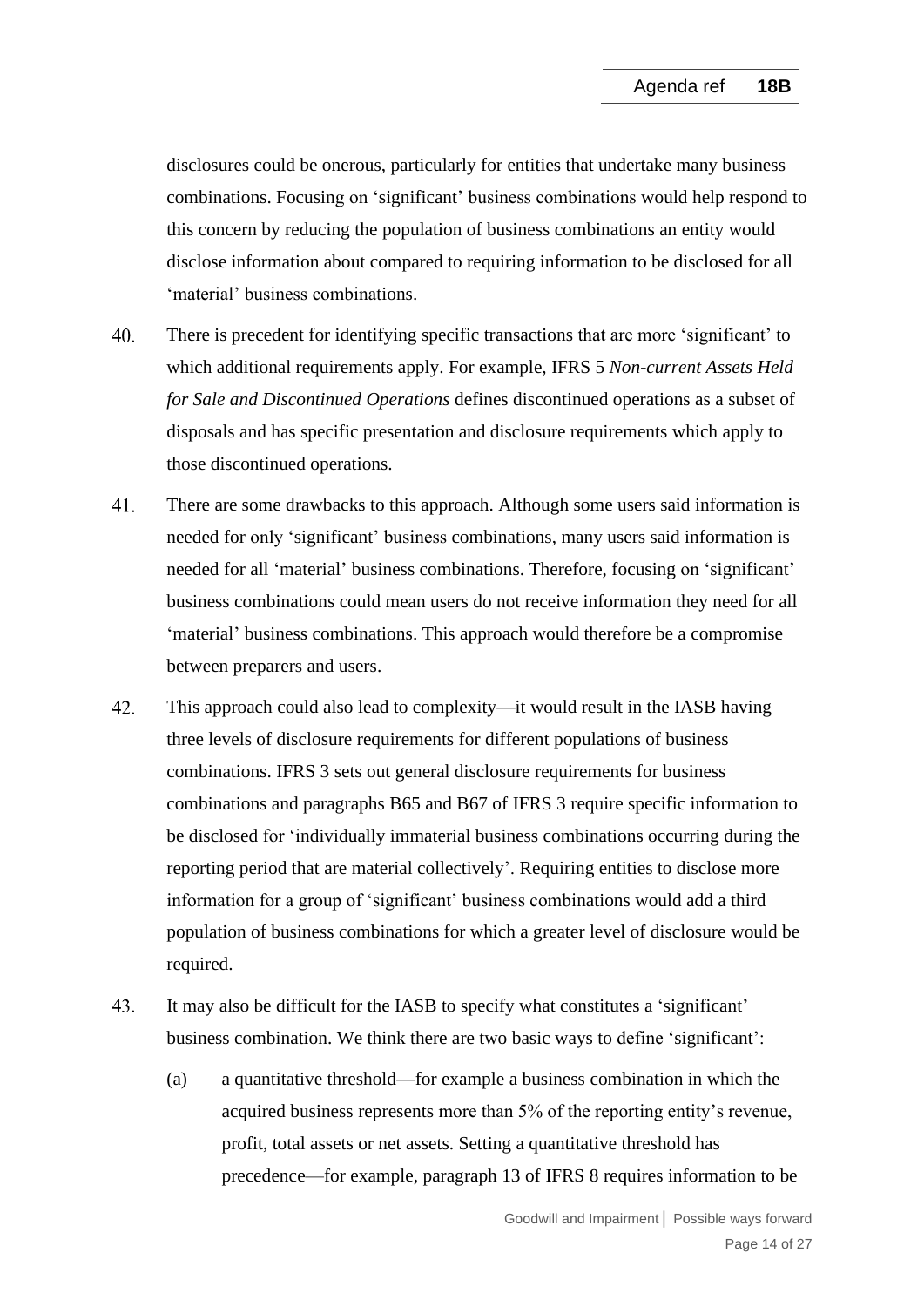disclosed about operating segments meeting specific quantitative thresholds. In setting a quantitative threshold, the IASB could consider similar thresholds set by regulators who require entities to disclose specific information about business combinations that meet particular thresholds.

(b) a qualitative threshold—for example requiring information to be disclosed for business combinations that comprise a significant portion of the entity's reportable segments and business combinations that are themselves separate reportable segments. Using a qualitative threshold has precedent in, for example, IFRS 5 which qualitatively defines discontinued operations.

## *Comply or explain*

- <span id="page-14-0"></span>44. The IASB could adopt a comply or explain approach in which an entity would disclose information based on the preliminary views but in specific situations the entity would be permitted to not disclose some or all of that information. Instead, the entity would explain the reason for not doing so.
- 45. The IASB adopted a similar approach in IAS 37 *Provisions, Contingent Liabilities and Contingent Assets*, which permits entities to not disclose information about contingent liabilities if doing so may prejudice seriously the entity's position in a legal dispute (IAS 37 exemption). Paragraph 92 of IAS 37 states that such situations are expected to be extremely rare. Respondents suggesting this approach say the IAS 37 exemption is not often used in practice, and therefore the risk of such an approach being abused might be limited.
- 46. In developing such an exemption, the IASB could design particular criteria that would have to be met for the exemption to apply—these criteria could be broad (allow exemption in a broad range of situations) or restrictive (allow exemption in a narrow set of situations).
- 47. Depending on the criteria, this approach could help mitigate practical concerns about commercial sensitivity, additional litigation risk arising from disclosure of forwardlooking information and/or integration of businesses. For example, the IASB could design criteria to address: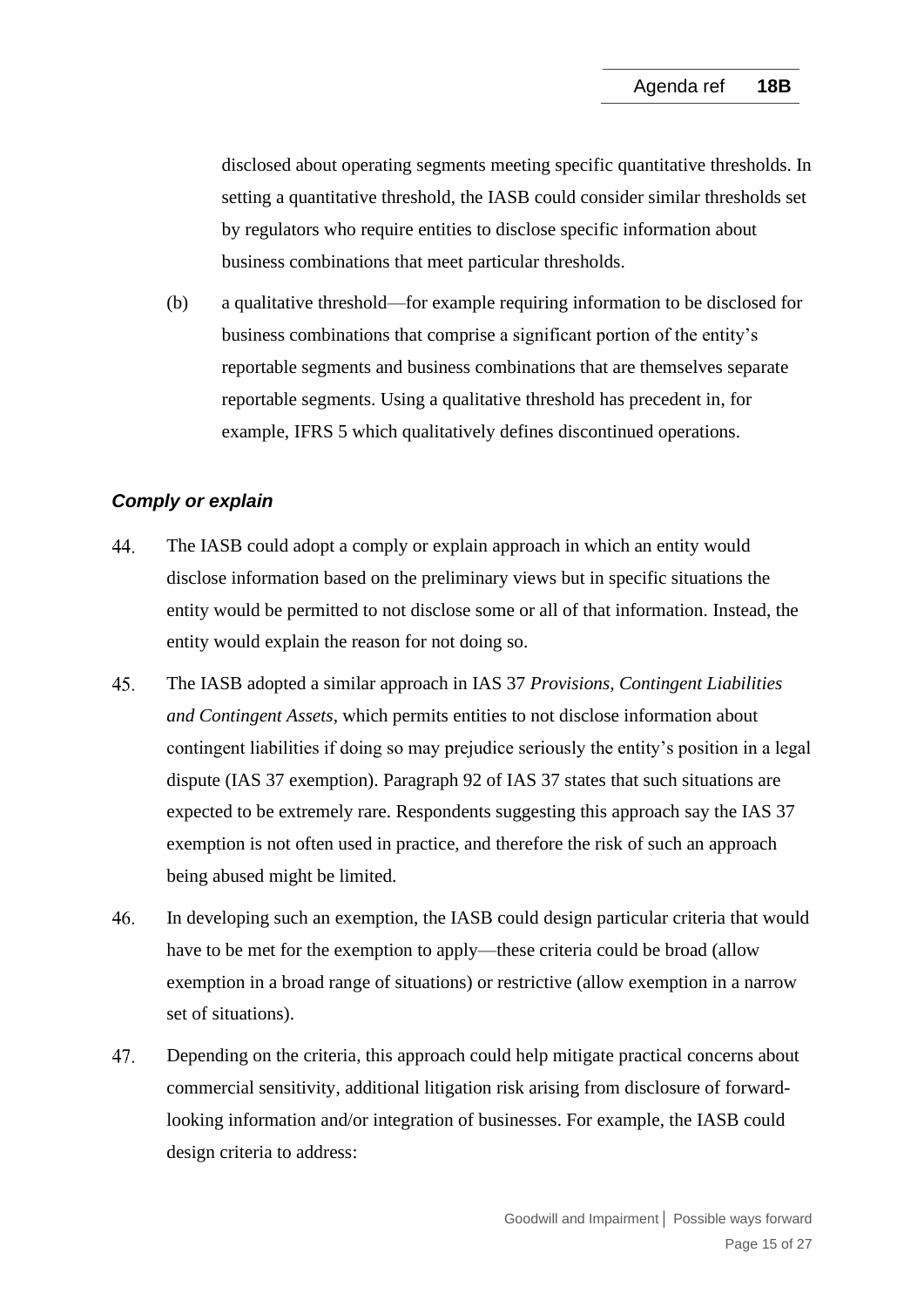- (a) commercial sensitivity—for example, by exempting an entity from disclosing particular information if doing so would reasonably be expected to result in the entity being unable to realise its objective for the business combination.
- <span id="page-15-0"></span>(b) forward-looking information—for example, by exempting an entity from disclosing particular information in financial statements if doing so would reasonably be expected to result in significant additional litigation risk compared to disclosing that information in other documents.
- (c) integration—for example, by exempting an entity from disclosing particular information if it is impracticable to disclose the information because the acquired business has been integrated with the entity's existing business.
- 48. There is academic evidence on the effectiveness of simple comply or explain approaches, albeit not in the context of IFRS Accounting Standards. For example, Arcot, Bruno and Faure-Grimaud (2010)<sup>5</sup> reviewed compliance with the UK Corporate Governance code, which uses a simple comply or explain approach with no restrictions on when an entity is permitted to explain rather than comply. The authors found an increasing trend of compliance over time, but also found frequent use of standard, boilerplate explanations when the 'explain' option was used.
- 49. We discussed more generally the disclosure of commercially sensitive information with the IFRS Foundation Advisory Council [\(March](https://www.ifrs.org/content/dam/ifrs/meetings/2019/march/advisory-council/ap3-disclosure-of-sensitive-information.pdf) 2019) and at the joint Capital Markets Advisory Committee (CMAC) and Global Preparers Forum (GPF) meeting (June [2019\)](https://www.ifrs.org/content/dam/ifrs/meetings/2019/june/gpf-and-cmac/ap2-disclosure-of-sensitive-information.pdf). Some participants said a comply or explain approach could be a practical way to balance the need to provide users better information and preparers' concerns about commercial sensitivity. Such an approach could incentivise an entity to disclose information if the cost is acceptable because the entity risks being penalised by the market if its explanation for not disclosing the information is deemed unsatisfactory. Some respondents to the Discussion Paper also shared similar views. However, some participants highlighted concerns about a comply or explain approach, which include:
	- (a) the option to avoid disclosing specific information may be abused;

<sup>5</sup> Arcot, S., Bruno, V. and Faure-Grimaud, A. (2010), 'Corporate governance in the UK: Is the comply or explain approach working?', *International Review of Law and Economics*, 30.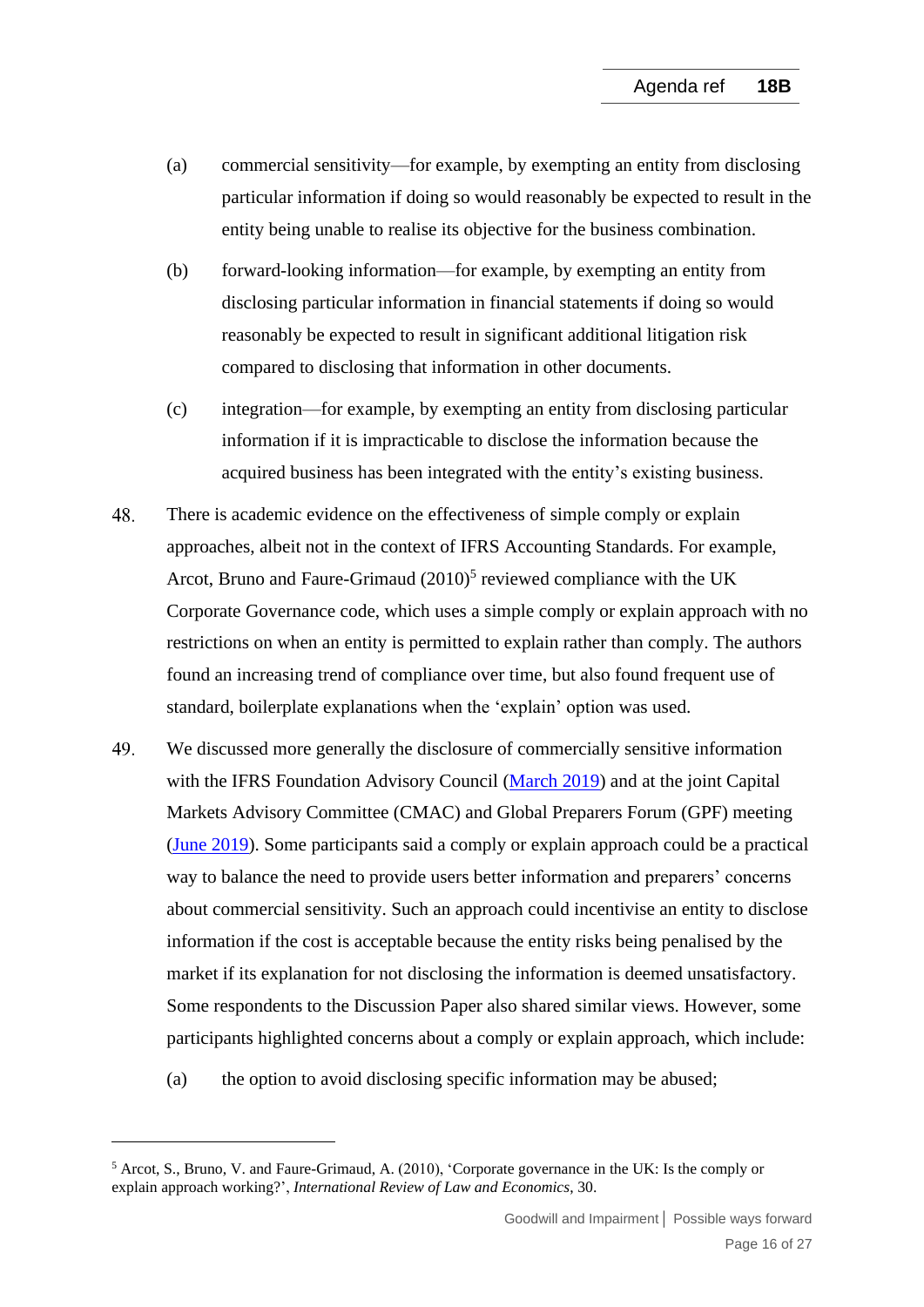- (b) the approach could be difficult to apply consistently, particularly when entities operate in different markets and regulatory environments;
- (c) the explanation for not disclosing information could itself contain information that could be commercially sensitive or forward-looking, and therefore would not necessarily address the practical concerns; and
- (d) the approach would require entities to exercise judgement and could lead to tension among preparers, regulators and auditors.
- <span id="page-16-2"></span> $50<sub>1</sub>$ It might be difficult to develop robust criteria that effectively targets specific concerns because of the unique circumstances surrounding each business combination. For example, it might be difficult to define 'significant additional litigation risk' (paragraph [47\(b\)\)](#page-15-0) in a way that is enforceable by auditors and regulators. Furthermore, in developing IFRS 8, the IASB considered whether to exempt entities from disclosing particular information if doing so could cause competitive damage or erosion of shareholder value. The IASB decided not to provide such an exemption because it would provide a means for broad based non-compliance (paragraphs BC43–BC45 of IFRS 8).
- <span id="page-16-0"></span>51. A few preparers said management is in the best position to assess whether it is in the interest of an entity to disclose particular information about business combinations. In their view, it would be difficult for the IASB to develop specific exemption criteria.

## *Not require quantitative disclosures in the year of acquisition*

- <span id="page-16-1"></span>52. The preliminary views would require an entity to disclose, in the year of the business combination, quantitative information about management's key objectives and expected synergies for a business combination.
- 53. The IASB could allow entities to disclose qualitative information, instead of quantitative information, in the year of a business combination. Under this approach, an entity would be required to disclose, in the year of the business combination, qualitative information about management's key objectives for a business combination and the metric(s) management will use to monitor whether the objectives of the business combination are being met without disclosing the quantitative target(s)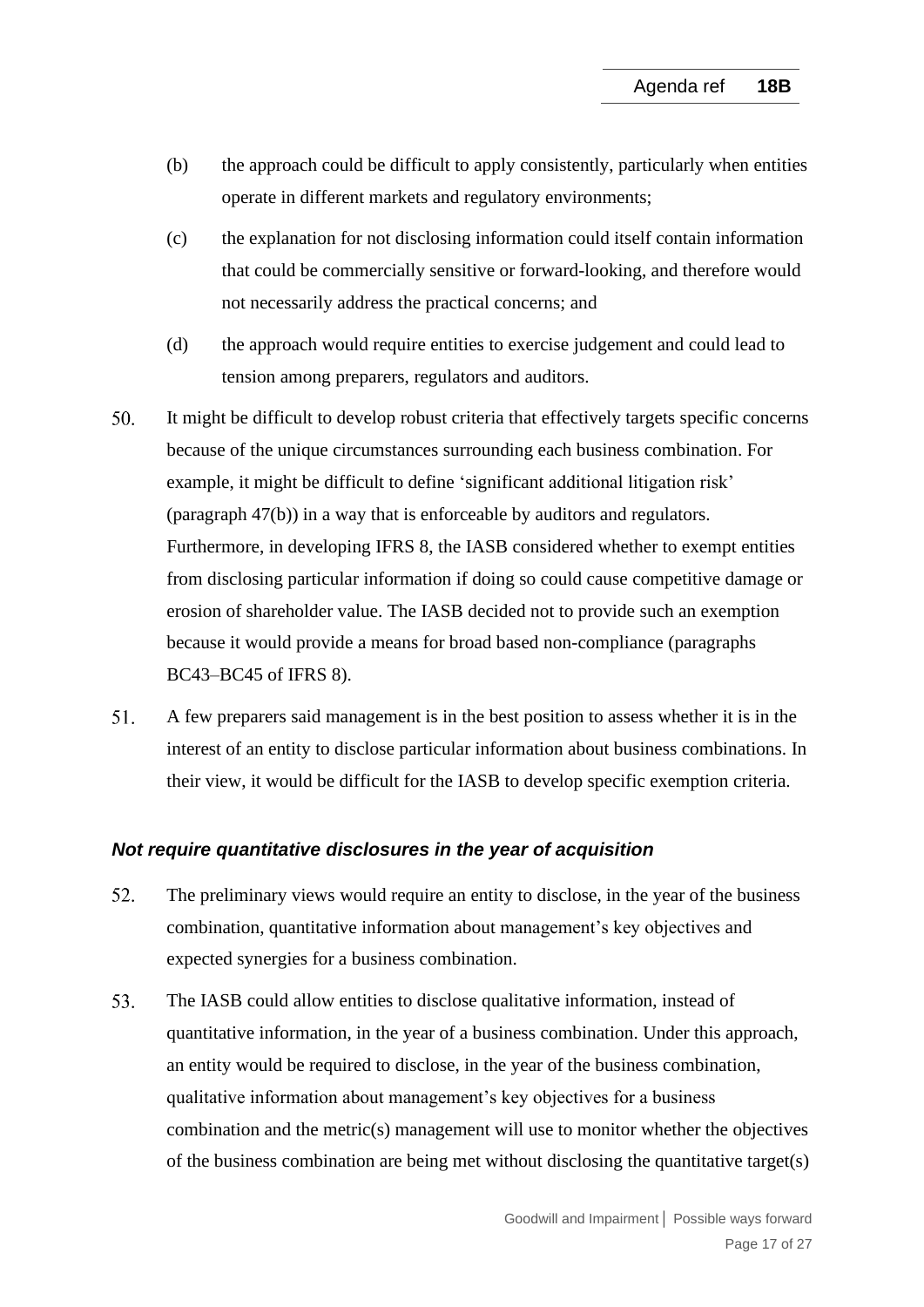for the metric(s). In subsequent periods, an entity would be required to disclose the actual result(s) using the metric(s) disclosed in the year of acquisition and whether the target was met.

- 54. For example, if management's key objective for a business combination is to increase revenue by CU100 million each reporting period, the entity would be required to disclose, in the year of the business combination, only its objective of increasing revenue and that it will use revenue as the metric to measure the success of the business combination—the entity would not be required to disclose its quantitative target of increasing revenue by CU100 million. In subsequent reporting periods, the entity will disclose the actual increase in revenue achieved for that period (say CU98 million) and whether that increase of CU98 million met management's objective. This approach could reduce concerns about:
	- (a) additional litigation risk that might arise from disclosing information that some regard as forward-looking—this is because an entity would not be required to disclose forward-looking quantitative information;
	- (b) disclosing commercially sensitive quantitative information about management targets in the year of acquisition while still providing users information about the actual subsequent performance of a business combination; and
	- (c) the potential expectation gap over the audit of management targets where stakeholders might expect auditors to provide assurance over the reasonableness and appropriateness of management targets—this is because an entity would not be required to disclose quantitative information about those targets in the year of acquisition.
- 55. During additional outreach with stakeholders, many preparers suggested allowing entities to disclose qualitative information to satisfy the IASB's objective of requiring entities to provide better information about business combinations.
- 56. However, some preparers did not support this alternative because:
	- (a) entities would still be required to disclose, in subsequent financial periods, whether initial targets for a business combination were achieved. This could be challenging because it might be difficult to isolate the performance of an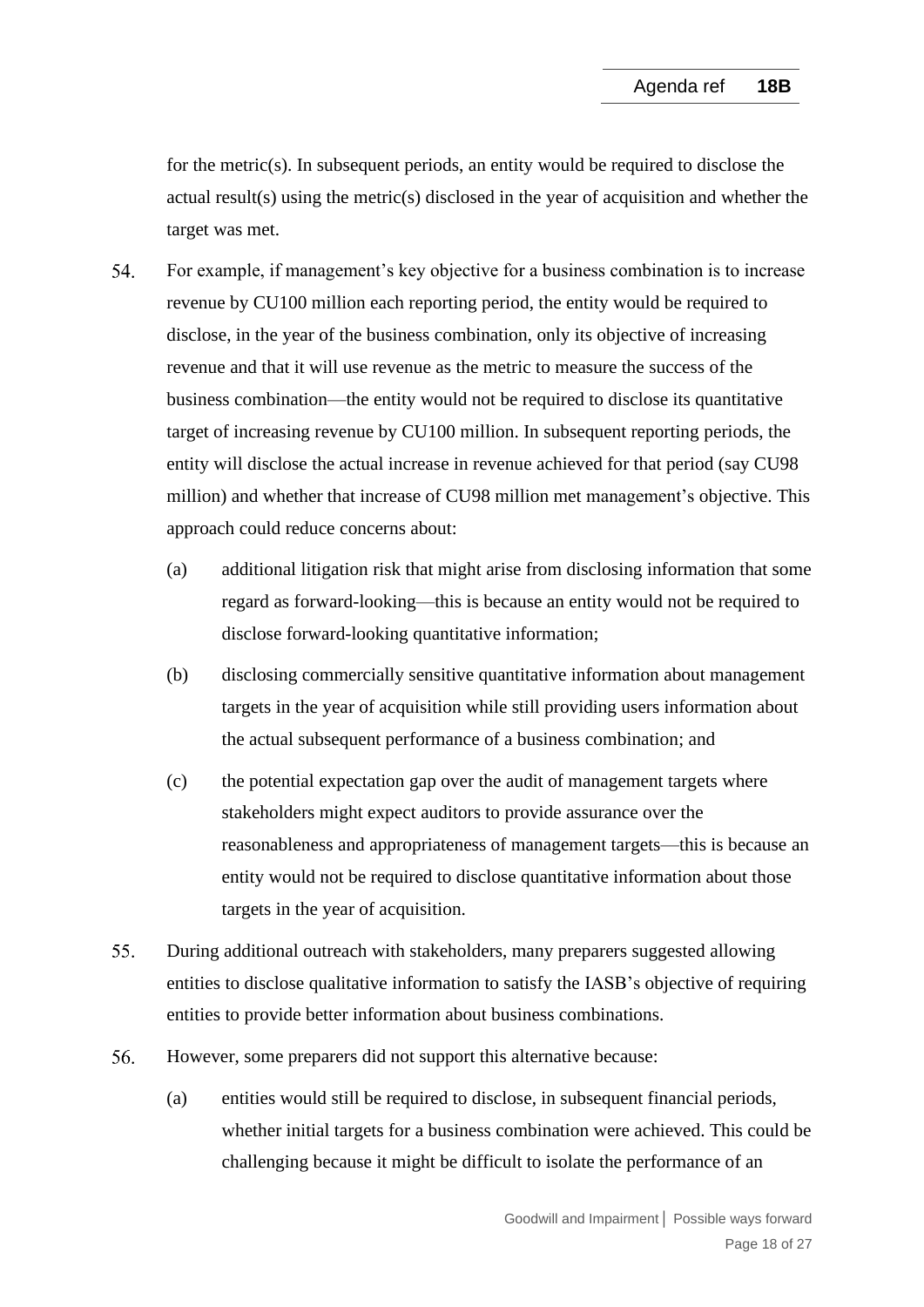acquired business due to integration (see paragraph 60–66 of Agenda Paper 18A);

- (b) auditors might not be comfortable providing assurance on a statement about whether management's targets for a business combination are met without quantitative disclosure of the targets.
- 57. Many users said they do not like this approach because they would be unable to assess the reasonableness and appropriateness of management's objectives for a business combination if management did not also disclose the quantitative target. This alternative could therefore limit users' ability to understand the reasons for the purchase price, which is one of the disclosure objectives the IASB considered adding to IFRS 3 in the preliminary views.
- 58. Not requiring entities to disclose quantitative information in the year of acquisition may not fully meet users' needs and would also mean not addressing feedback from users that qualitative information about synergies disclosed by entities applying IFRS 3<sup>6</sup> today is often boilerplate and not useful. There is a risk that additional qualitative disclosures about management objectives could also be boilerplate.
- <span id="page-18-0"></span>59. In addition, academic evidence (see paragraph 17 of [Agenda Paper 18F](https://www.ifrs.org/content/dam/ifrs/meetings/2021/may/iasb/ap18f-academic-evidence.pdf) of the IASB's May 2021 meeting) shows that information about expected synergies in the year of acquisition provides market participants with useful information, and that this information is used as a yardstick to judge the success of a business combination.

# *Specifying metrics*

<span id="page-18-1"></span>60. The IASB could also replace the preliminary view of requiring entities to disclose information reviewed by management about business combinations (a management approach) and instead require entities to disclose specific metrics for all business combinations.

<sup>6</sup> Paragraph B64(e) of IFRS 3 requires an entity to provide 'a qualitative description of the factors that made up the goodwill recognised, such as expected synergies from combining operations of the acquiree and the acquirer...'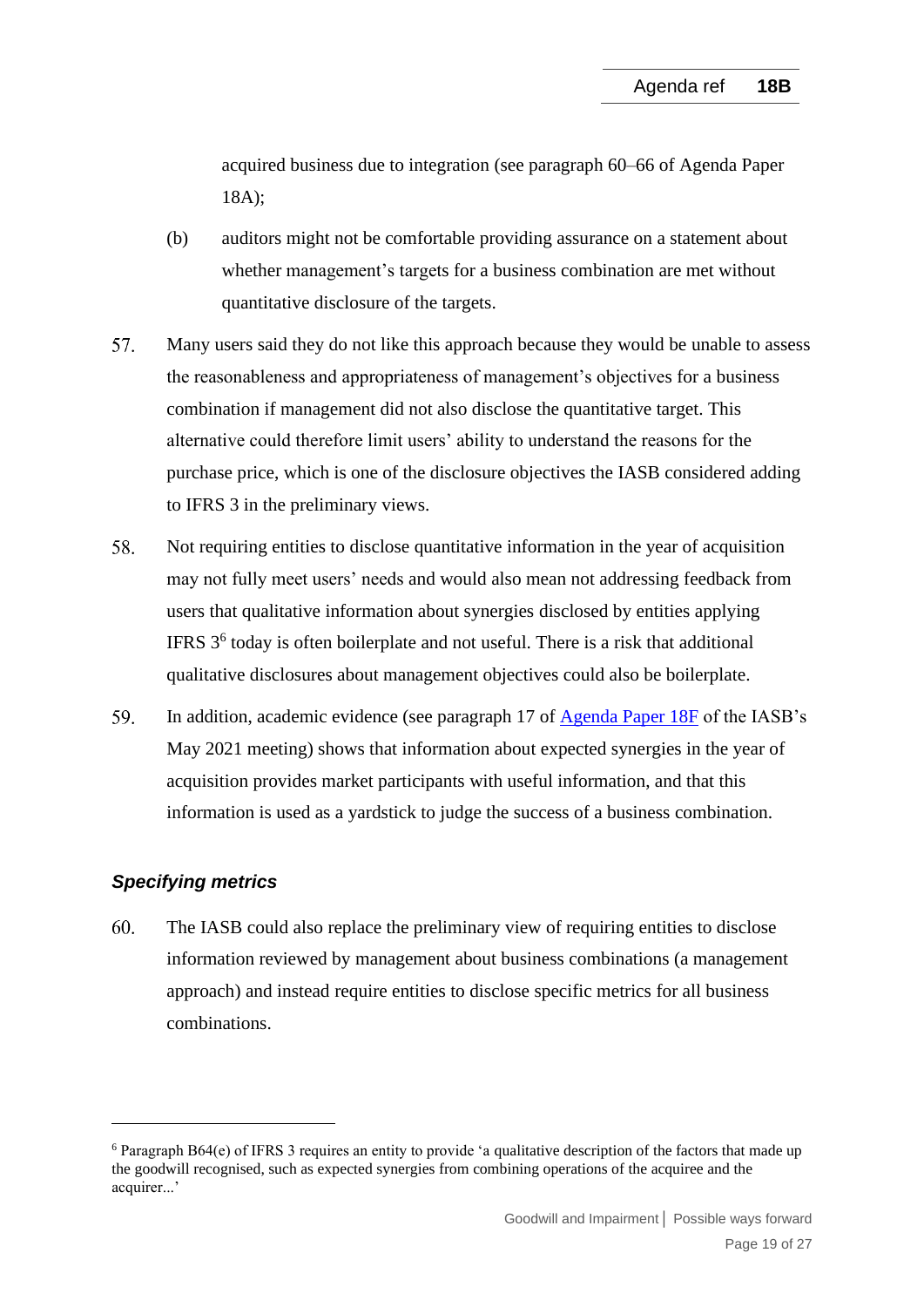- 61. For example, paragraph B64(q) of IFRS 3 requires an entity to disclose information about the revenue and profit<sup>7</sup> of an acquired business in the year of acquisition—the IASB could require an entity to continue to provide this information for a specified period of time after the acquisition. Other examples of metrics suggested by some respondents include:
	- (a) operating margin;
	- (b) return on investment or return on capital employed; and
	- (c) estimated payback period for the investment.
- 62. Prescribing specific metrics might reduce preparers' concerns about commercial sensitivity and additional litigation risk arising from disclosing forward-looking information because:
	- (a) information about specified metrics might not be linked to management's strategy; and
	- (b) no information about management's targets would be provided.
- 63. However, specifying metrics might increase concerns about integration. An entity might integrate an acquired business into its existing business soon after a business combination and management might not be able to isolate the performance of the acquired business from that of its existing business.
- 64. The IASB considered prescribing specific metrics when developing the preliminary views (paragraphs 2.19–2.20 of the Discussion Paper). The IASB rejected this approach because in its view, it is not feasible to prescribe a set of metrics that would be applicable for all business combinations. In addition, prescribing specific metrics might require entities to produce, solely for the purpose of financial reporting, information that is not readily available. This would increase the cost of preparation.
- <span id="page-19-0"></span>65. During additional outreach with stakeholders, many users supported a management approach, saying they appreciated that entities may undertake business combinations

 $7$  In November 2021 the IASB tentatively decided to replace the term 'profit or loss' in paragraph B64(q) of IFRS 3 with 'operating profit or loss'. 'Operating profit or loss' will be as defined in the IASB's Primary Financial Statements project.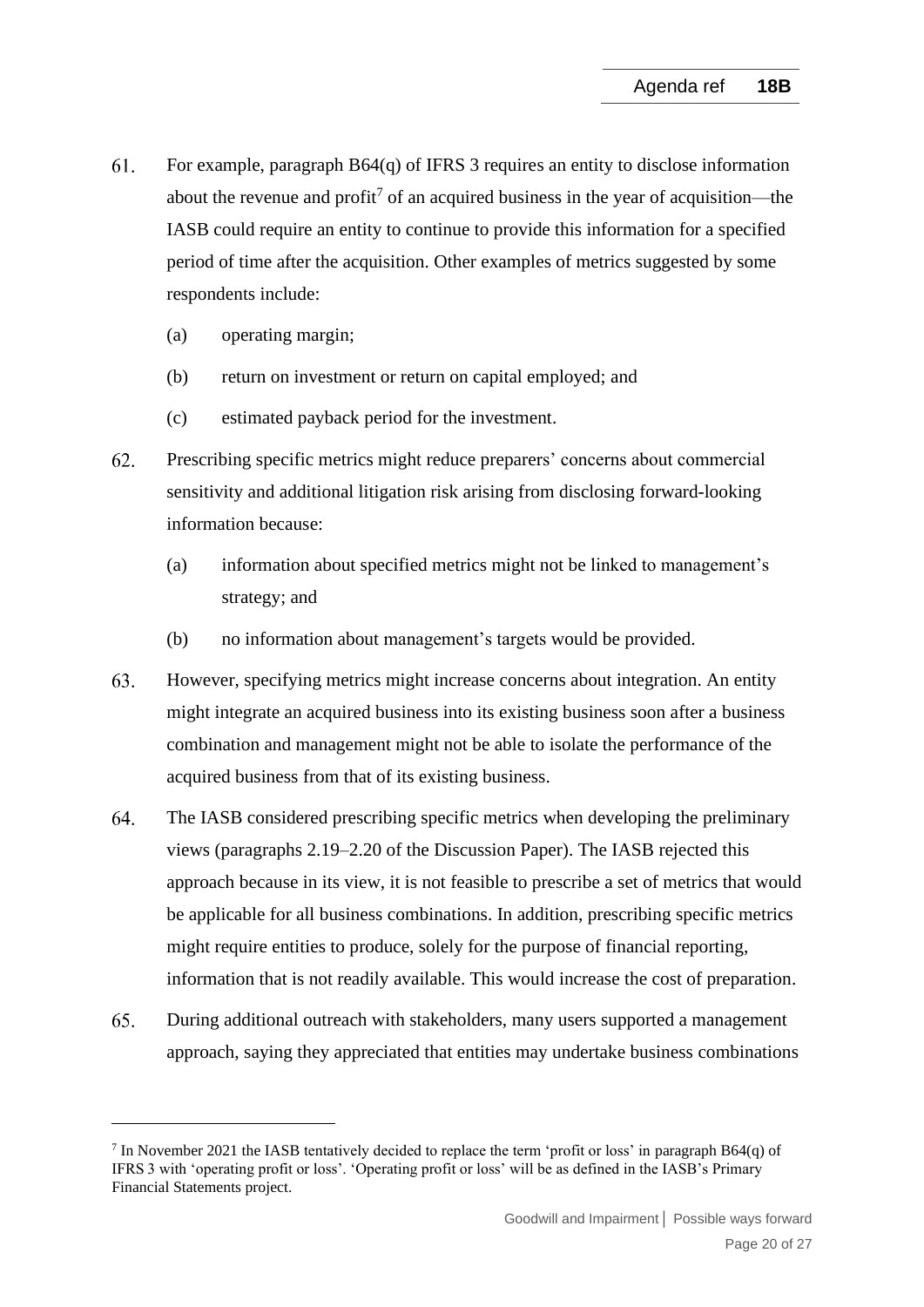for different reasons and that the IASB could not prescribe metrics that would be applicable to, and be meaningful for, all business combinations. However, some users said they focus on analysing an entity's ability to generate return from business combinations and they would not take management's objectives for business combinations at face value. These users suggested requiring an entity to disclose specified metrics for all material business combinations. In their view, prescribing specific metrics for all material business combinations would provide relevant information and could enhance comparability.

# *Summary of benefits and drawbacks of the possible alternatives*

<span id="page-20-0"></span>66. The table below summarises how each of the possible alternatives discussed in paragraphs [34–](#page-11-1)[65](#page-19-0) might resolve or mitigate the practical concerns:

| <b>Alternative</b>                                                                                | <b>Could mitigate concerns</b>                                                                                                                                       | <b>Drawback</b>                                               |
|---------------------------------------------------------------------------------------------------|----------------------------------------------------------------------------------------------------------------------------------------------------------------------|---------------------------------------------------------------|
|                                                                                                   | about                                                                                                                                                                |                                                               |
| Disclosing information<br>about only 'significant'<br>business combinations<br>(paragraphs 35–43) | Commercial sensitivity<br>$\bullet$<br>Forward-looking<br>information<br>Integration (and<br>related auditability<br>concern)                                        | Difficult to determine<br>$\bullet$<br>appropriate threshold  |
| Comply or explain<br>(paragraphs 44-51)                                                           | Depends on the scope<br>for possible exemption<br>but particularly<br>relevant for concerns<br>about commercial<br>sensitivity and<br>forward-looking<br>information | Risk of abuse<br>Limits usefulness of<br>information provided |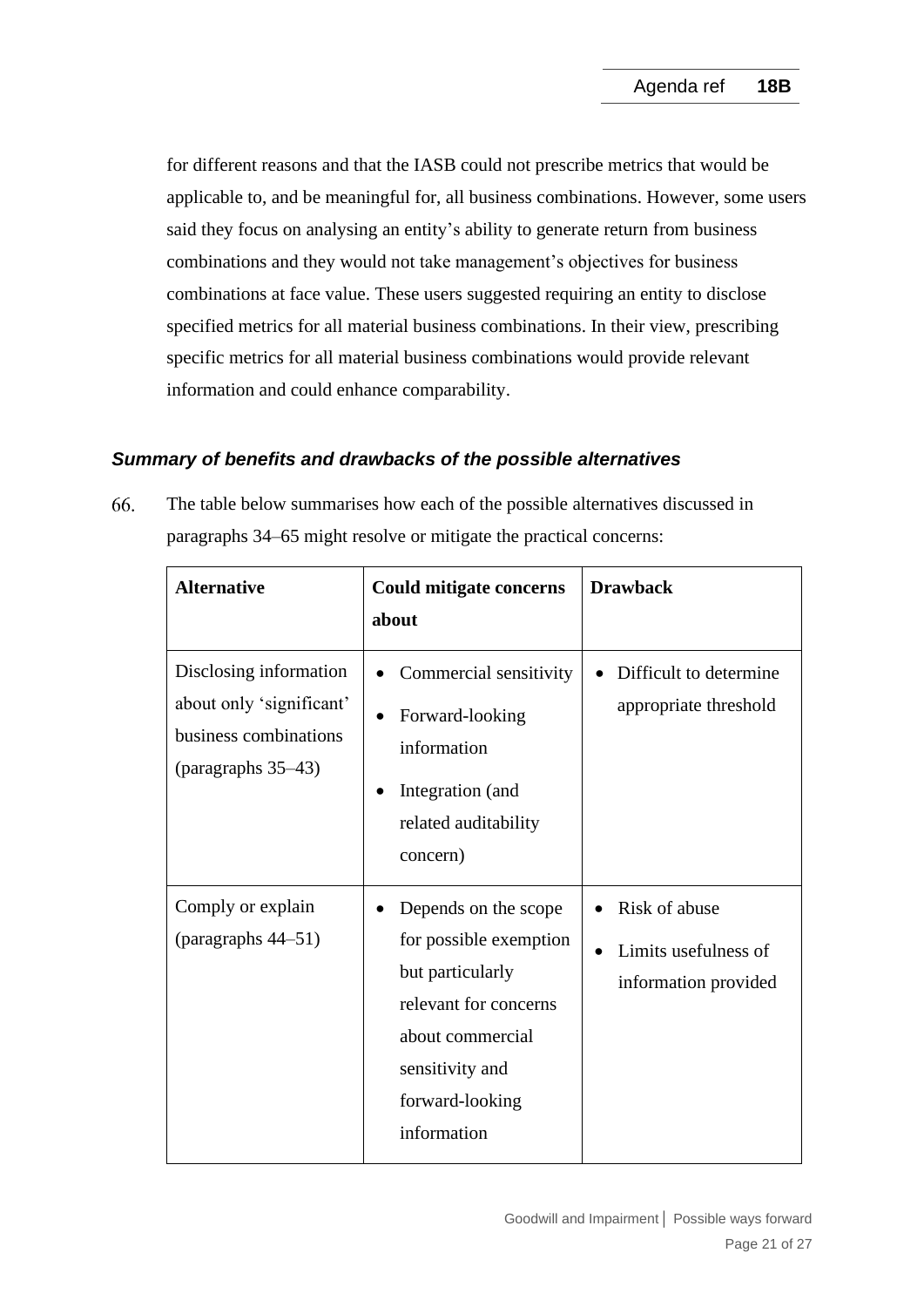| Not require quantitative<br>disclosures in the year<br>of acquisition<br>(paragraphs $52-59$ ) | Commercial sensitivity<br>Forward-looking<br>information<br>Some audit concerns | Would not mitigate<br>concerns about<br>integration<br>Could create new audit<br>concerns<br>Limits usefulness of<br>information provided |
|------------------------------------------------------------------------------------------------|---------------------------------------------------------------------------------|-------------------------------------------------------------------------------------------------------------------------------------------|
| Specifying metrics<br>(paragraphs $60-65$ )                                                    | Commercial sensitivity<br>Forward-looking<br>information                        | Specified metric may<br>not be relevant or<br>applicable for the<br>business combination<br>Could worsen<br>integration concerns          |

## **Combining alternatives**

- <span id="page-21-0"></span>67. The IASB could combine some of the alternatives discussed above to maximise the benefits or limit the drawbacks of each individual alternative. We illustrate two possible combinations:
	- (a) 'significant' business combinations and specific metrics (paragraphs [68–](#page-21-1)[69\)](#page-22-0); and
	- (b) 'significant' business combinations and comply or explain (paragraphs [70](#page-22-1)[–72\)](#page-23-0).

## *'Significant' business combinations and specific metrics*

- <span id="page-21-1"></span>68. The IASB could develop an approach that would require entities to disclose (a) particular information for 'significant' business combinations; and (b) specified metrics for other business combinations. In this approach, the IASB could require:
	- (a) for 'significant' business combinations, entities to disclose information about the subsequent performance of business combinations similar to that described

Goodwill and Impairment**│** Possible ways forward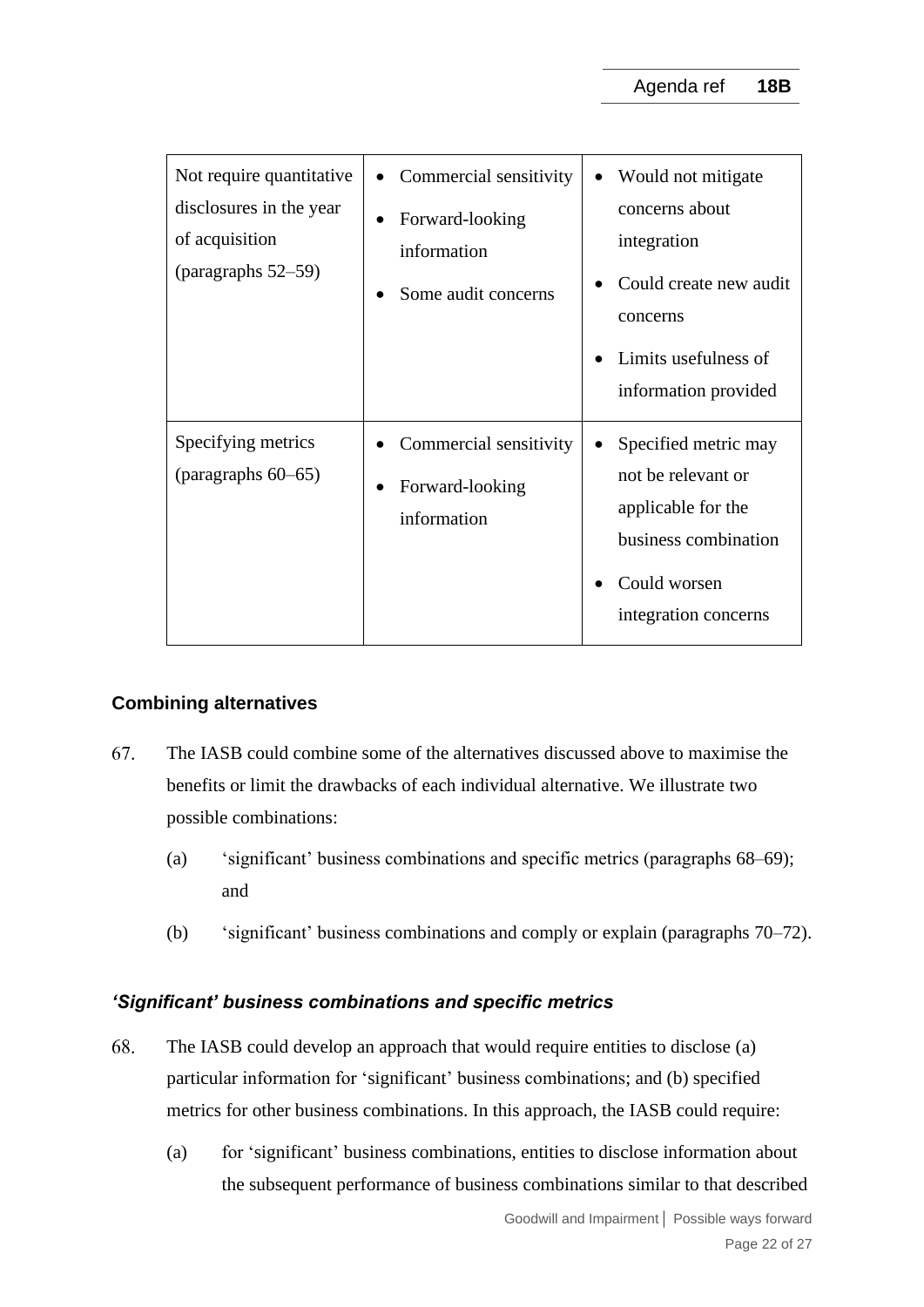by the preliminary views and quantitative information about expected synergies; and

- (b) for business combinations that are not 'significant', require entities to disclose information about prescribed metrics (for example revenue and operating profit of an acquired business for a particular number of years after a business combination).
- <span id="page-22-0"></span>69. This alternative could provide users with better information about 'significant' business combinations for which some would say the benefits of disclosing information outweighs the costs (see paragraphs [35](#page-11-0)[–38\)](#page-12-0), while also addressing users' needs for information about other business combinations. By requiring entities to disclose at least some information for business combinations that are not 'significant', this alternative could also partly respond to feedback from some users that the preliminary views would not require entities to provide users with sufficient information when an entity enters into a series of smaller acquisitions.

#### *'Significant' business combinations and comply or explain*

- <span id="page-22-1"></span>70. Feedback indicates that for 'significant' business combinations the benefits of an entity disclosing information about those business combinations' subsequent performance and expected synergies outweighs the costs (see paragraph [36\)](#page-12-1). However, some might say there could be circumstances in which this would not be the case. For example, some might say in rare circumstances the risk of failing to meet an entity's objectives for a business combination and therefore the cost of disclosing commercially sensitive information is so high that it outweighs the benefits of disclosing that information.
- $71.$ To address those rare circumstances the IASB could combine a focus on 'significant' business combinations with a comply or explain approach designed to target those rare circumstances. In this approach, the IASB could require entities to disclose information about the subsequent performance of business combinations similar to that described by the preliminary views and quantitative information about expected synergies for 'significant' business combinations but exempt an entity from disclosing that information in those rare circumstances.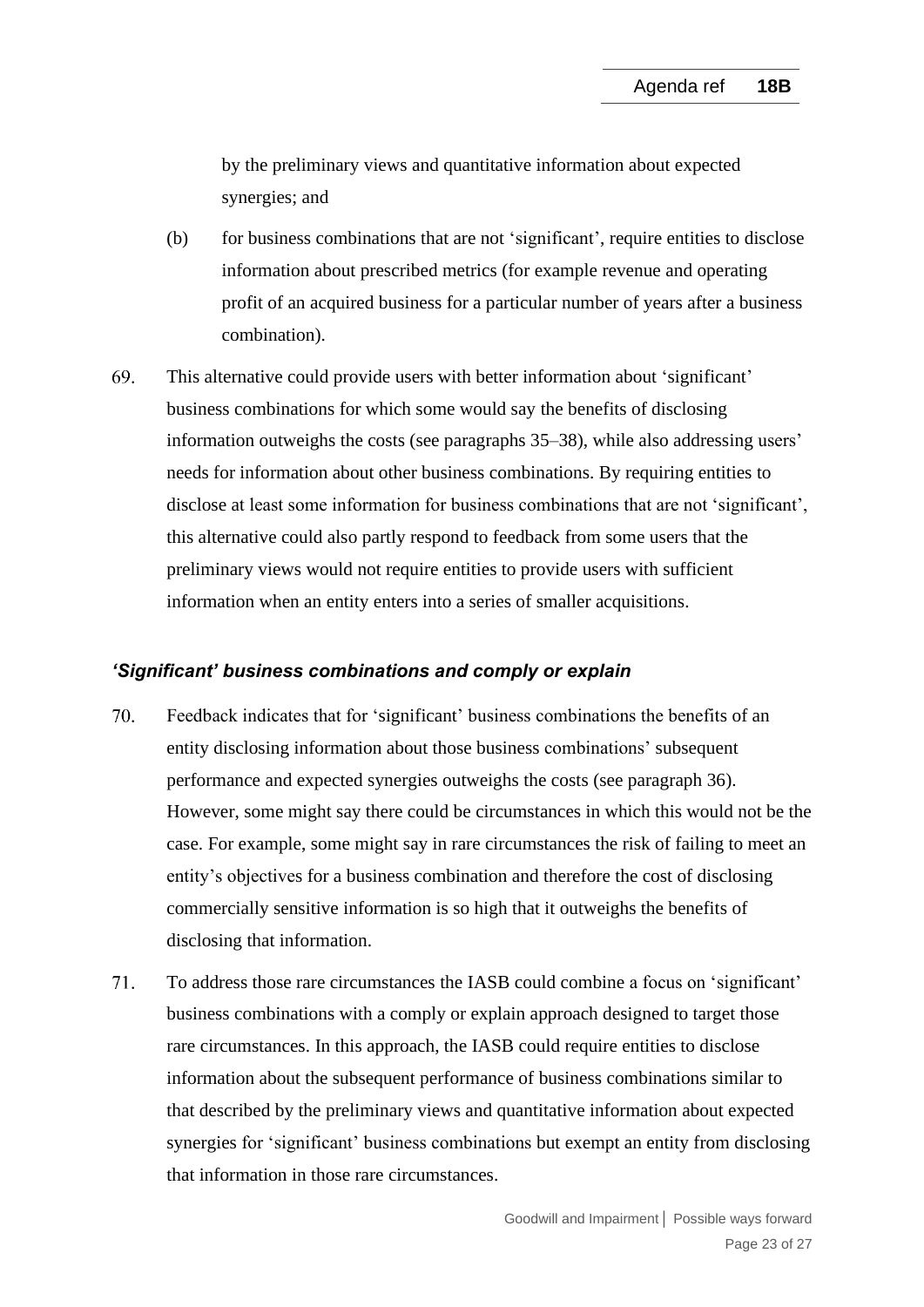<span id="page-23-0"></span>72. However, as noted in paragraph [50](#page-16-2) it may be difficult to develop robust criteria that effectively targets those rare circumstances.

# **Question for the IASB**

Do IASB members have:

- 1) a preference as to whether to focus on the population of business combinations or the information disclosed about each business combination (as described in paragraph [34\)](#page-11-1)?
- 2) comments or questions on the possible alternatives (or combination of possible alternatives) discussed in this paper (paragraphs [35–](#page-11-0)[72\)](#page-23-0)?
- 3) suggestions for alternatives we have not considered?
- 4) any other comments or questions?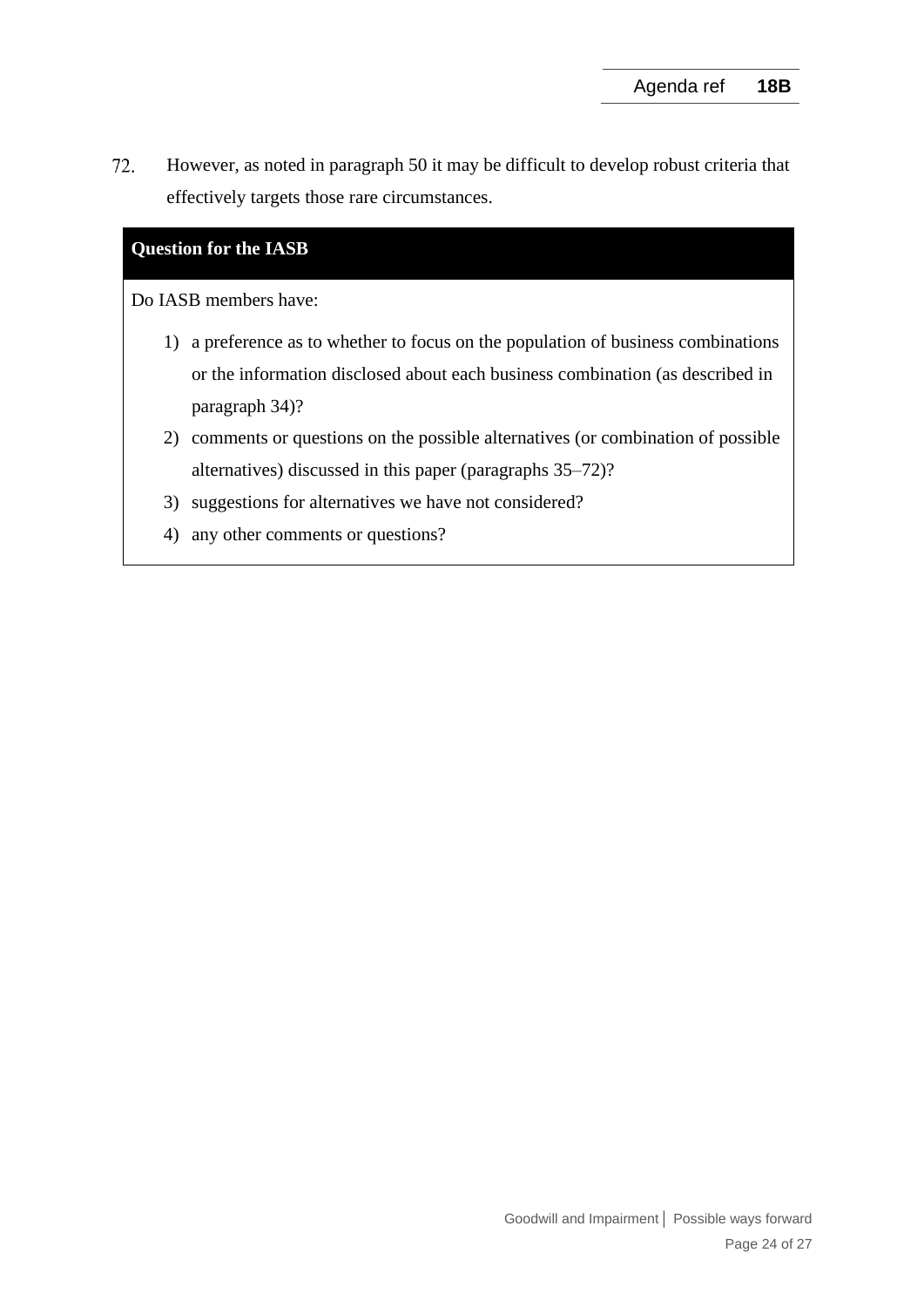#### **Appendix—Alternatives not considered further**

- A1. This section outlines some alternatives we have discussed previously with the IASB but have not considered further in our analysis of how to address the practical concerns discussed in paragraph [5](#page-1-0) of this paper. These include:
	- (a) allowing entities to cross-refer to information in documents outside financial statements (paragraphs [A2–](#page-24-0)[A3\)](#page-24-1); and
	- (b) developing an objectives-based approach similar to that proposed in the Exposure Draft *[Disclosure Requirements in IFRS Standards—A Pilot](https://www.ifrs.org/content/dam/ifrs/project/disclosure-initative/disclosure-initiative-principles-of-disclosure/ed2021-3-di-tslr.pdf)  [Approach](https://www.ifrs.org/content/dam/ifrs/project/disclosure-initative/disclosure-initiative-principles-of-disclosure/ed2021-3-di-tslr.pdf)* (Disclosure Exposure Draft) (paragraphs [A4](#page-24-2)[–A7\)](#page-25-0).

#### *Cross-referring to other documents*

- <span id="page-24-0"></span>A2. Information incorporated by cross-reference applying an IFRS Accounting Standard is an integral part of financial statements. Allowing entities to include information by cross-reference is therefore unlikely to resolve concerns about including forwardlooking information in financial statements or concerns that it might be difficult to disclose and audit information if the acquired business is integrated.
- <span id="page-24-1"></span>A3. However, allowing entities to incorporate information by cross-reference could address concerns about information being duplicated in financial statements and other documents. The IASB could consider this alternative for this purpose in future decisions.

#### *Developing an objectives-based approach*

- <span id="page-24-2"></span>A4. [Agenda Paper 18B](https://www.ifrs.org/content/dam/ifrs/meetings/2021/october/iasb/ap18b-goodwill-impairment-practical-challenges-for-forward-looking-information.pdf) of the IASB's October 2021 meeting included our analysis of an objective based alternative, similar to that proposed in the Disclosure Exposure Draft. This approach would result in using feedback obtained from users and other stakeholders to:
	- (a) set overall and specific disclosure objectives that explain user needs in detail and require entities to apply judgement and disclose all material information that would enable those needs to be met; and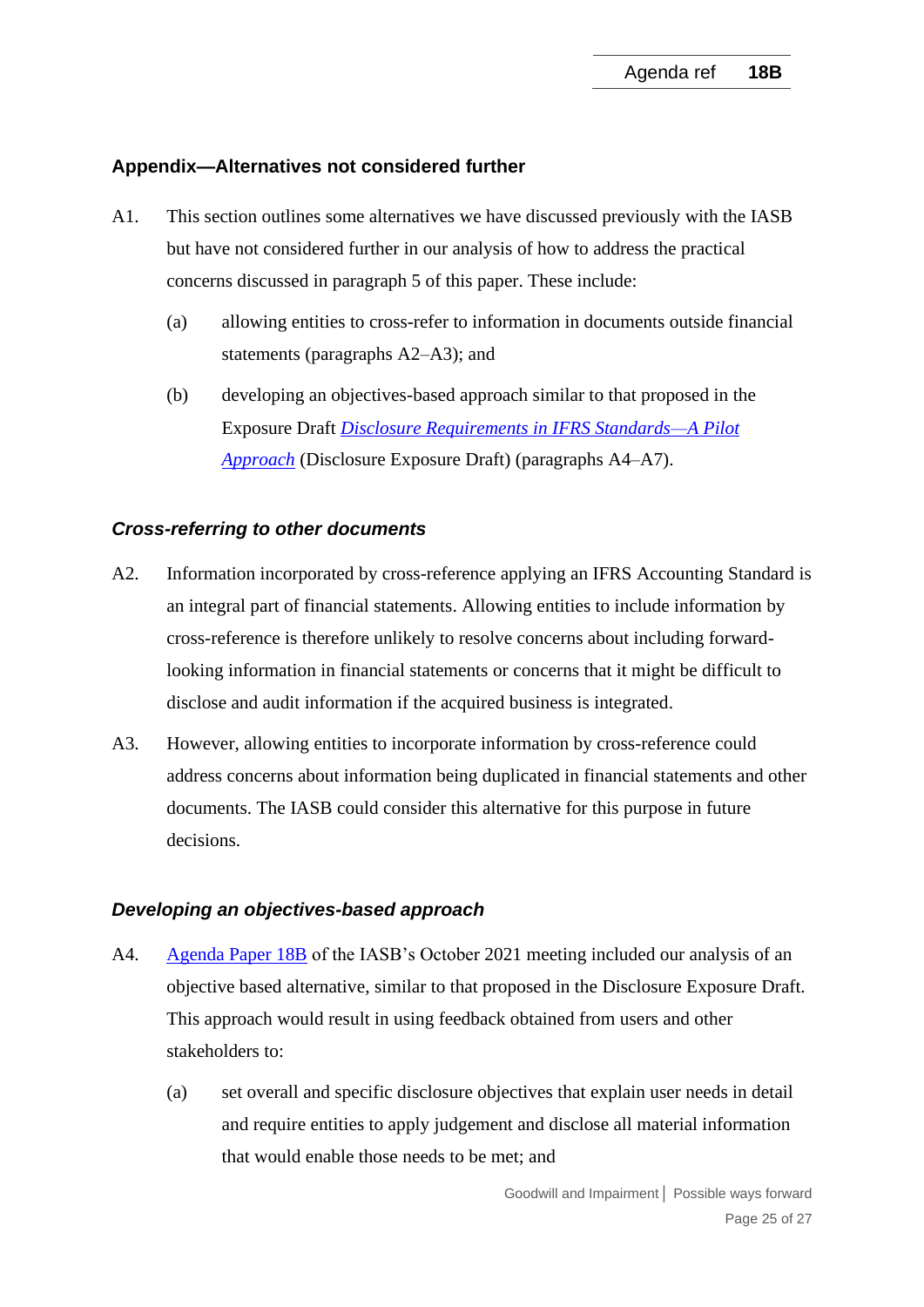- (b) provide examples of information an entity may disclose to satisfy each disclosure objective. In most cases, these items of information would not be mandatory—instead, they would help entities determine how to meet the required objective.
- A5. This approach could provide an entity with flexibility to present information in a way that would minimise any additional litigation risk while still meeting the disclosure objectives and providing useful information.
- A6. Some users said entities often provide quantitative information outside financial statements about management's objectives for a business combination, but rarely provide information regarding the achievement of those objectives in subsequent periods. The IASB could explain that an entity can meet this user need (a disclosure objective) by, for example, providing an update in subsequent periods on information disclosed outside financial statements at the time of a business combination.
- <span id="page-25-0"></span>A7. We have not considered this alternative further because:
	- (a) although entities would have flexibility in meeting the objectives they would still be required to disclose sufficient information to help users understand the benefits expected from the business combination and the extent to which management's objectives are being met—information that stakeholders say is subject to practical concerns discussed in paragraph [5.](#page-1-0)
	- (b) it could have a significant effect on the project timeline. This is because:
		- (i) IFRS 3 has some disclosure objectives and requirements that were developed before the approach proposed in the Disclosure Exposure Draft was developed. We think if the IASB were to consider this alternative, it would need to also consider whether to apply the same approach and be consistent across all disclosure requirements (existing and proposed) in IFRS 3. This could mean reconsidering existing disclosure requirements, which would widen the scope of the project.
		- (ii) the Disclosure Exposure Draft was open for comment until 12 January 2022. The IASB may wish to consider feedback from that Exposure